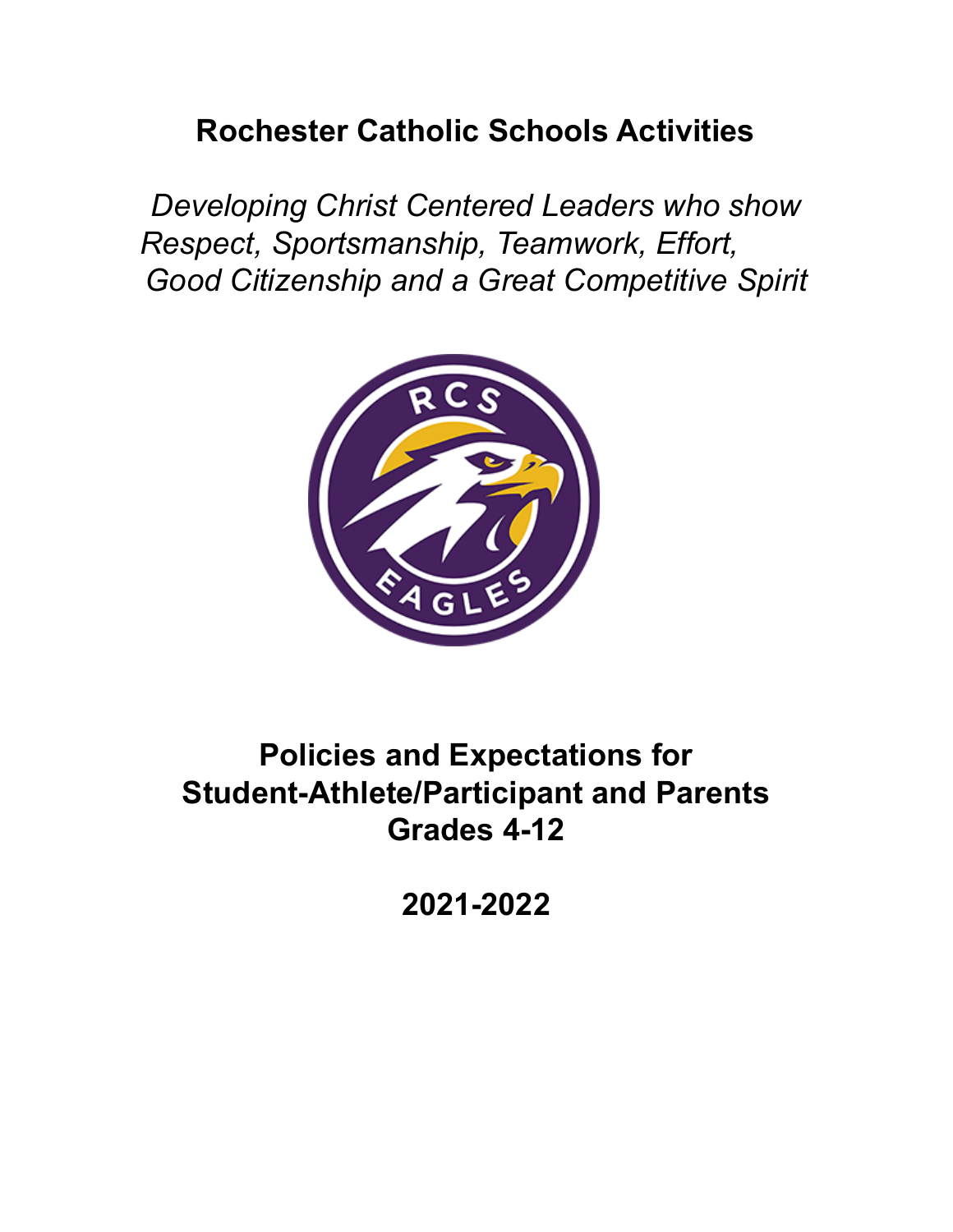# **Table of Contents**

| Mission of Rochester Catholic Schools            | 3                       |
|--------------------------------------------------|-------------------------|
| Mission of Rochester Catholic Schools Activities | $\sqrt{3}$              |
| Minnesota State High School League               | 3                       |
| Hiawatha Valley League                           | $\overline{\mathbf{4}}$ |
| <b>Contact Information</b>                       | $\overline{4}$          |
| <b>Title IX Notification</b>                     | $\overline{\mathbf{4}}$ |
| <b>Pre-Season Requirements</b>                   | 4                       |
| <b>Activity Fees</b>                             | 5                       |
| <b>Cancelation/Refund Policy</b>                 | 5                       |
| <b>Attendance Policy</b>                         | 5                       |
| Academics and Failing Grades (Grades 7-8)        | $5-7$                   |
| Academics and Failing Grades (Grades 9-12)       | $7 - 11$                |
| RCS and MSHSL Sportsmanship Rules                | 11                      |
| <b>Athlete Ejection</b>                          | 11                      |
| Alcohol, Tobacco and Controlled Substance        | $11 - 14$               |
| <b>Self Reporting Policy</b>                     | 14                      |
| <b>Code of Conduct</b>                           | $14 - 17$               |
| <b>Anti-Bullying Policy</b>                      | $17 - 22$               |
| Code of Ethics for Coaches                       | $22 - 23$               |
| Parent/Coach Relationship Expectations           | $23 - 24$               |
| Non-event Days                                   | 24                      |
| <b>Inclement Weather</b>                         | 24                      |
| Athletic Insurance                               | 25                      |
| <b>Cellphone Privacy</b>                         | 25                      |
| Transportation                                   | 25                      |
| <b>Honesty Clause</b>                            | 25                      |
| Equipment                                        | 25                      |
| <b>Non School Participation</b>                  | $25 - 27$               |
| College Signings                                 | 27                      |
| <b>RCS Head Coaches and Advisors</b>             | $27 - 28$               |
| <b>Varsity Lettering</b>                         | 28                      |
| <b>RCS Annual Student Awards</b>                 | 29                      |
| Funding                                          | 29                      |
| Social Media Policy                              | 29-30                   |
| <b>Branding Guidelines</b>                       | 30                      |
| The Fight Song                                   | 30                      |
| <b>Signature Page</b>                            | 31                      |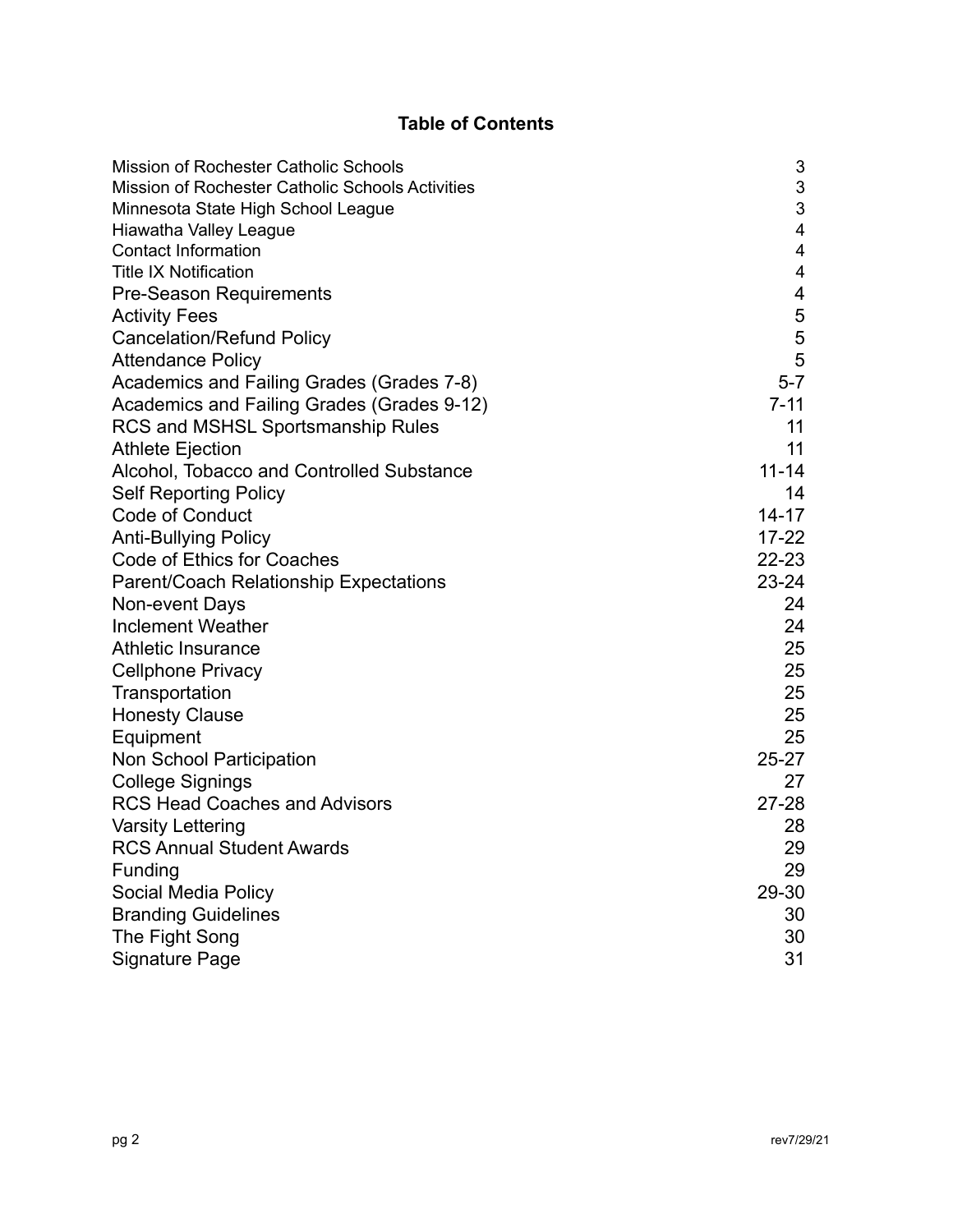## **The Mission of Rochester Catholic Schools**

Rochester Catholic Schools (RCS) develops the spiritual, social, emotional, and academic growth of young people. RCS partners with parents and the Catholic faith community to nurture the development of a Christ-centered learning environment that fosters a culture of excellence where students grow in wisdom, courage and character. Rooted in Gospel values, RCS students are challenged and supported to become critical thinkers, collaborative problem solvers, creative visionaries and servant leaders who bring hope to the world.

## *I can do all things through Him who strengthens me.* **Philippians 4:13**

#### **The Mission of Rochester Catholic Schools Activities**

Rochester Catholic Schools (RCS) wants every student-athlete/participant to have a positive experience while he or she is involved in activities as well as being a positive representative of RCS. Being a part of a sports team or club, no matter your role, builds physical, social, spiritual and emotional skills. Some of the greatest memories that a young person has from high school will come from a sports team or club that they were involved in. We want our students to love participating here.

We believe that our priorities are: God and Family, then Academics and then Athletics and other Activities. We strongly encourage our coaches and teams to plan team masses, service projects, team building activities, and/or other activities that support the mission of Rochester Catholic Schools.

RCS Activities will put a tremendous emphasis on respect, sportsmanship, good citizenship, student character and class. Our coaches, parents, faculty, staff, alumni and student-athlete/participants represent Rochester Catholic Schools here at school and in the community. We have a responsibility, being involved in a school centered on Christ, to treat people with respect and to be good role models while at the same time competing at a high level.

#### **Minnesota State High School League (MSHSL)**

Rochester Catholic Schools is a member of the Minnesota State High School League (MSHSL). The Minnesota State High School League provides educational opportunities for students through interscholastic athletics and fine arts programs, and provides leadership and support for member schools.

Rochester Catholic Schools is a member of the Hiawatha Valley League (HVL). The purpose of the league is to provide, promote and administer a program for the youth of the schools of the HVL in the fields of Athletics, Fine Arts, and Academics. This is accomplished by permitting each member school to develop a more complete schedule, to limit travel, and to compete with other schools of similar enrollment. The athletic and activities directors of the league manage the HVL with final authority resting with the principals of the member schools.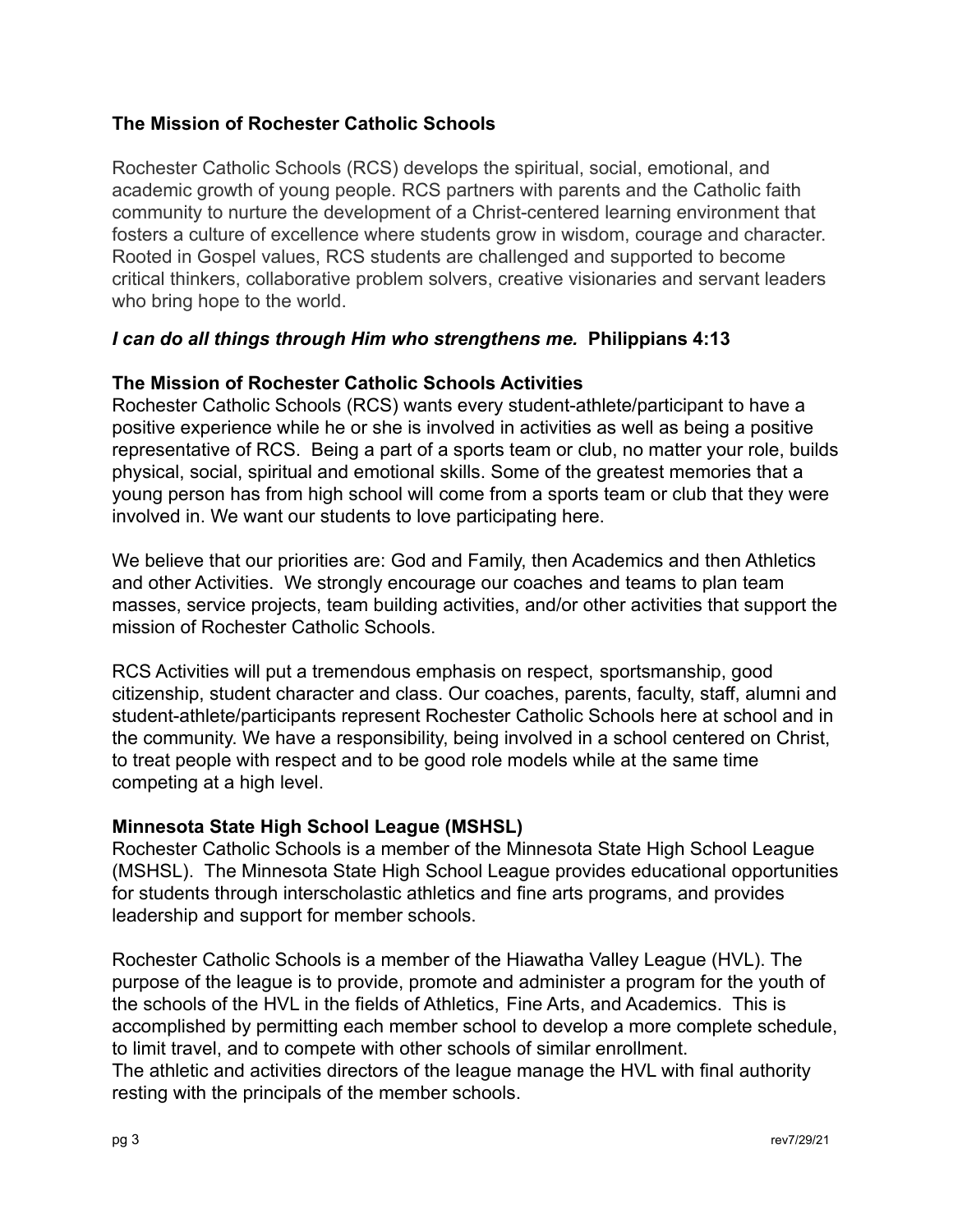#### **HVL Conference Breakdown for 2021-2022**

Byron, Cannon Falls, Goodhue, Kasson-Mantorville, Lake City, Pine Island, Rochester Lourdes, Stewartville, Zumbrota-Mazeppa

#### **Contact Information**

Steve Stickland, Activities Director 507-289-3991; [sstrickland@rcsmn.org](mailto:sstrickland@rcsmn.org) Alisa Rossow, Activities Secretary 507-289-3991, ext 1707; [arossow@rcsmn.org](mailto:arossow@rcsmn.org) Mary Spring, Principal 507-289-3991; [mspring@rcsmn.org](mailto:mspring@rcsmn.org) Sarah Groven, Dean of Students 507-289-3991; [sgroven@rcsmn.org](mailto:sgroven@rcsmn.org)

| www.rcsmn.org         | <b>Rochester Catholic Schools</b>  |
|-----------------------|------------------------------------|
| www.hylconference.org | Hiawatha Valley League             |
| www.mshsl.org         | Minnesota State High School League |

## **Rochester Catholic Schools Policies Related to Activities**

#### **TITLE IX NOTIFICATION**

It is the policy of Rochester Catholic Schools to comply with the rules and regulations of Title IX, Education Amendments of 1972. Title IX prohibits discrimination on the basis of sex in educational programs and activities, including employment.

**Responsible Employee.** The employee responsible for coordinating Rochester Catholic Schools' efforts to comply with and carry out Title IX is Steve Strickland, 2800 19th Street NW, Rochester, MN 55901; telephone number 507-289-3991, ext. 1707. Inquiries concerning the application of Title IX may be referred to this above named responsible employee.

**Grievance Procedure.** Any student or employee of Rochester Catholic Schools who has a complaint regarding the enforcement of Title IX shall contact the Schools' responsible employee to express his/her concern or complaint. Efforts will be made to come to a prompt and equitable resolution

#### **Pre-Season Requirements**

- 1. Current Athletic Physical on file in the Activities Office. This **must** be done prior to registration. Sports Physicals are good for three years.
- 2. MSHSL Eligibility Form (once per school year; incorporated within registration)
- 3. MSHSL Parent Permit/Health Questionnaire (once per school year; incorporated within registration)
- 4. Baseline Concussion test for athletics that require this.
- 5. Pay Activities Fee. Fees will be paid online through Affinety Solutions.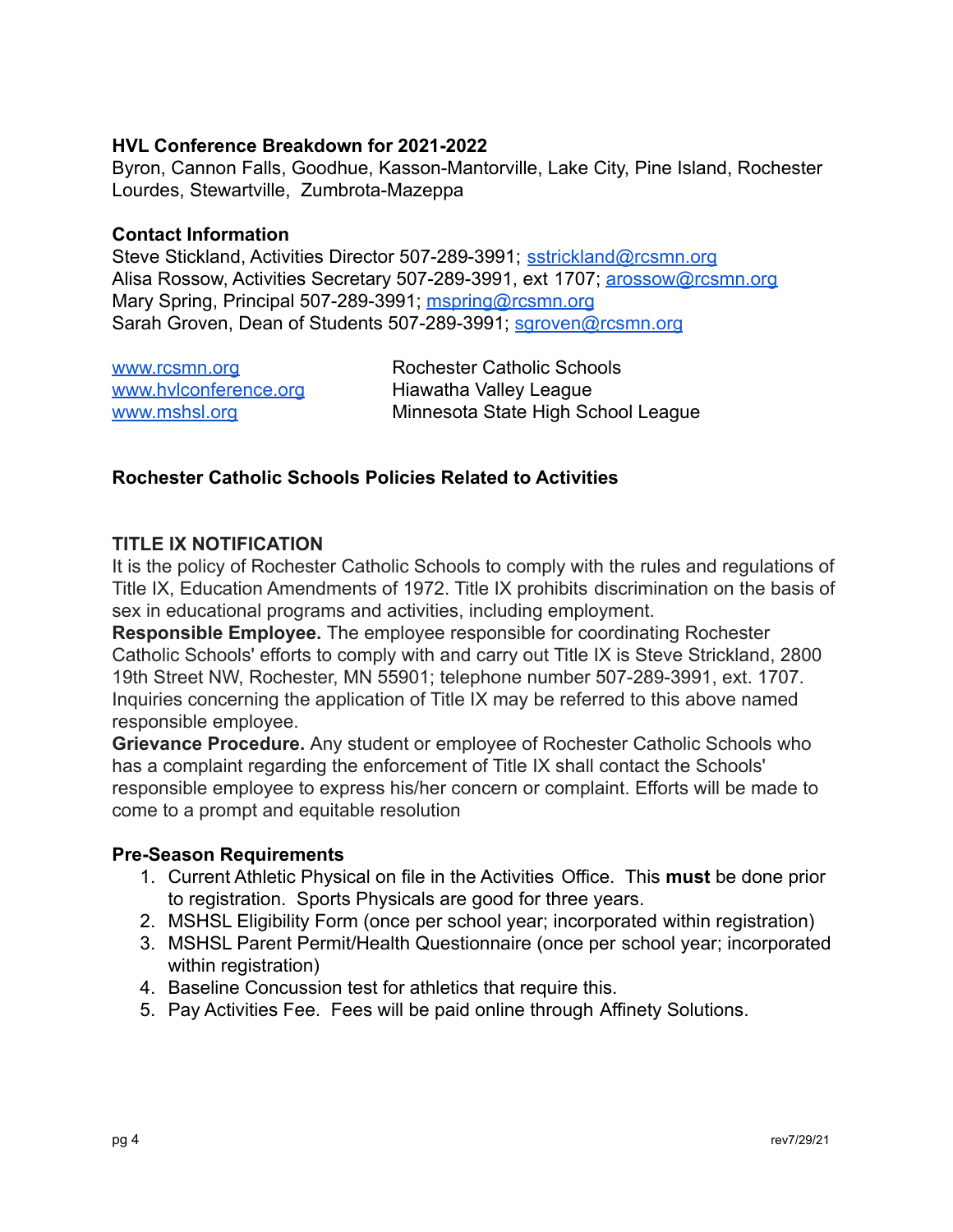#### **Activities Fees for 2021-2022**

| <b>Baseball</b>              | \$345                                   |
|------------------------------|-----------------------------------------|
| <b>Basketball</b>            | \$345 (grades 9-12)                     |
| Cheerleading                 | \$165                                   |
| <b>Cross Country</b>         | \$175                                   |
| Football                     | \$345 (grades 9-12); \$140 (grades 7-8) |
| Golf                         | \$295                                   |
| Hockey                       | \$695                                   |
| Soccer                       | \$345 (grades 9-12); \$140 (grades 7-8) |
| Softball                     | \$345 (grades 9-12); \$140 (grades 7-8) |
| Tennis                       | \$245                                   |
| Track                        | \$195 (grades 9-12); \$140 (grades 7-8) |
| Volleyball                   | \$225 (grades 9-12); \$140 (grades 7-8) |
| Summer Strength/Conditioning | \$100                                   |
| <b>Marching Band</b>         | \$195                                   |
| Debate                       | \$55                                    |
| Speech                       | \$55                                    |
| One Act Play                 | \$55                                    |

## **Cancellation/Refund Policy**

There will be a \$15 fee assessed to any request for cancellations. No refunds will be issued after the first week of the season, special cases may apply. Exempt from the fee will be any student-athlete who is cut from a sports team by the coach. A full refund will be issued in this scenario.

There will be no prorating of events.

#### **Attendance Policy**

Student-athletes must attend classes for at least one-half of a day *(complete 10 Mods on regular school days or halfway through the school day on an adjusted schedule)* to be eligible for practice or a game. Prior communication by the student to the school is important. Excused absence on Friday will not affect Saturday competitions.

#### **Academics and Failing Grades (Grades 7-8) Mid-quarter**

A student is ineligible if he or she has an F in more than one course on the formal mid-quarter posting. Ineligibility means that a student may attend practice, rehearsal or club meetings, but may not participate in any game, performance, or competition. Starting the school day after the formal posting, the student will remain ineligible for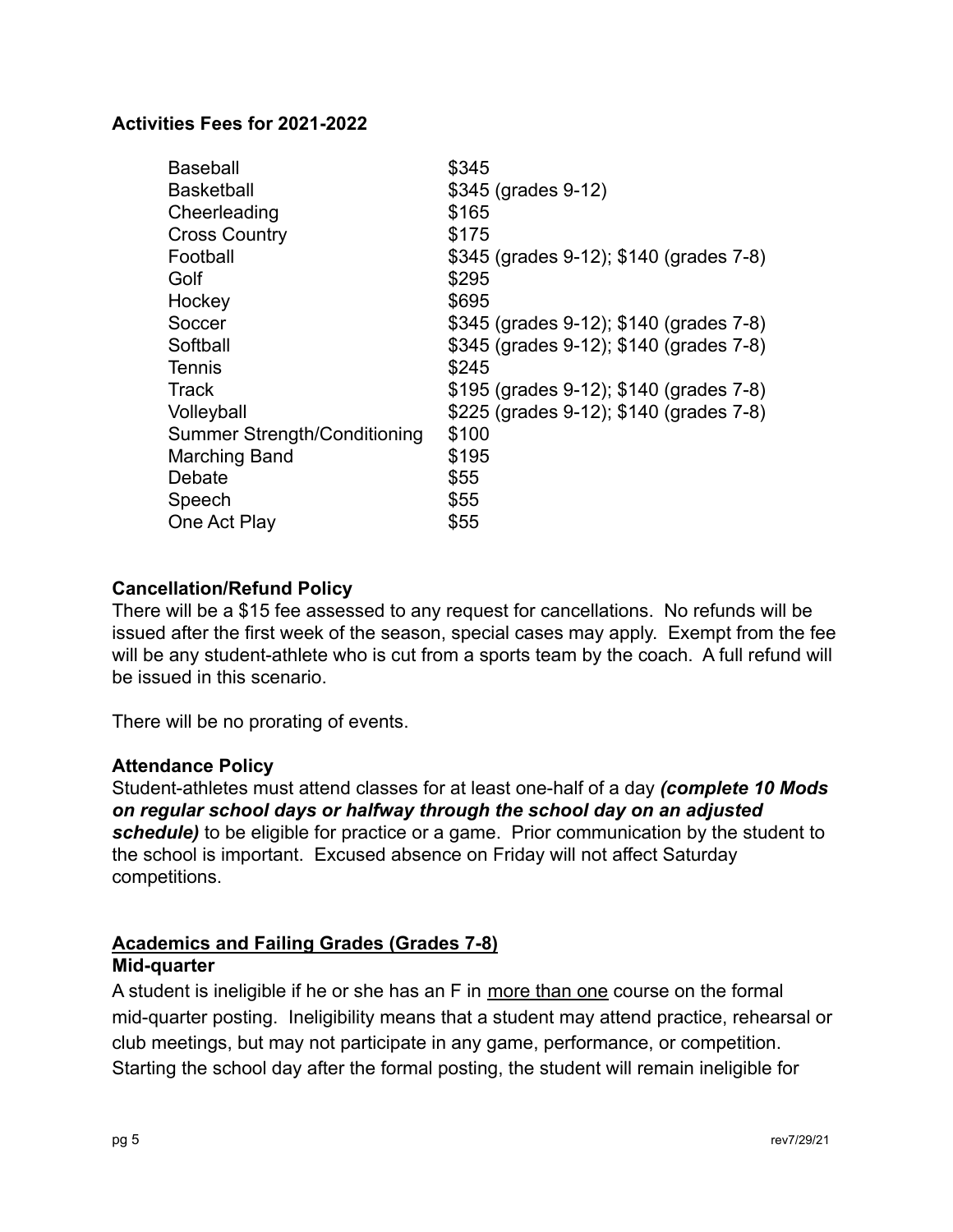seven calendar days. At the end of seven days, the student must bring a progress report form to all of his/her teachers for classes he/she is failing and have them:

- 1. Indicate what the student has done to improve his or her academic performance;
- 2. Current grade; and
- 3. Provide a teacher signature.

The student will bring the completed progress report to his/her Principal to be signed.

Once it is documented that the student is passing all courses, the Principal will inform the Activities Director that eligibility can be restored. It is not possible to restore eligibility before the seven calendar days have passed. At the end of seven days, if the student is still not passing, he or she will be ineligible for another seven days. Once the second set of days has passed, the student must follow the instructions regarding the progress report.

Improvement must be demonstrated within the seven day period in order to retain eligibility. If, after the seven day period, the student has not demonstrated progress, he/she will remain ineligible and must follow the course of action stated above.

## **Quarter**

A student is ineligible if he or she has an F in one or more courses on the formal quarter posting. Ineligibility means that a student many attend practice, rehearsal or club meetings, but may not participate in any game, performance, or competition. Starting the school day after the formal posting, the student will remain ineligible for two weeks. The Building Principal will notify the Activities Director. The Activities Director will email the parents/guardians to inform them of the student's ineligibility.

At the end of the two weeks, the student must bring a progress report form to his/her teacher and have them:

- 1. Indicate what the student has done to improve his or her academic performance;
- 2. Current grade; and
- 3. Provide a teacher signature.

The student will bring the completed progress report to his/her Principal to be signed.

Once it is documented that the student is passing all courses, the Principal will inform the Activities Director and eligibility will be restored. It is not possible to restore eligibility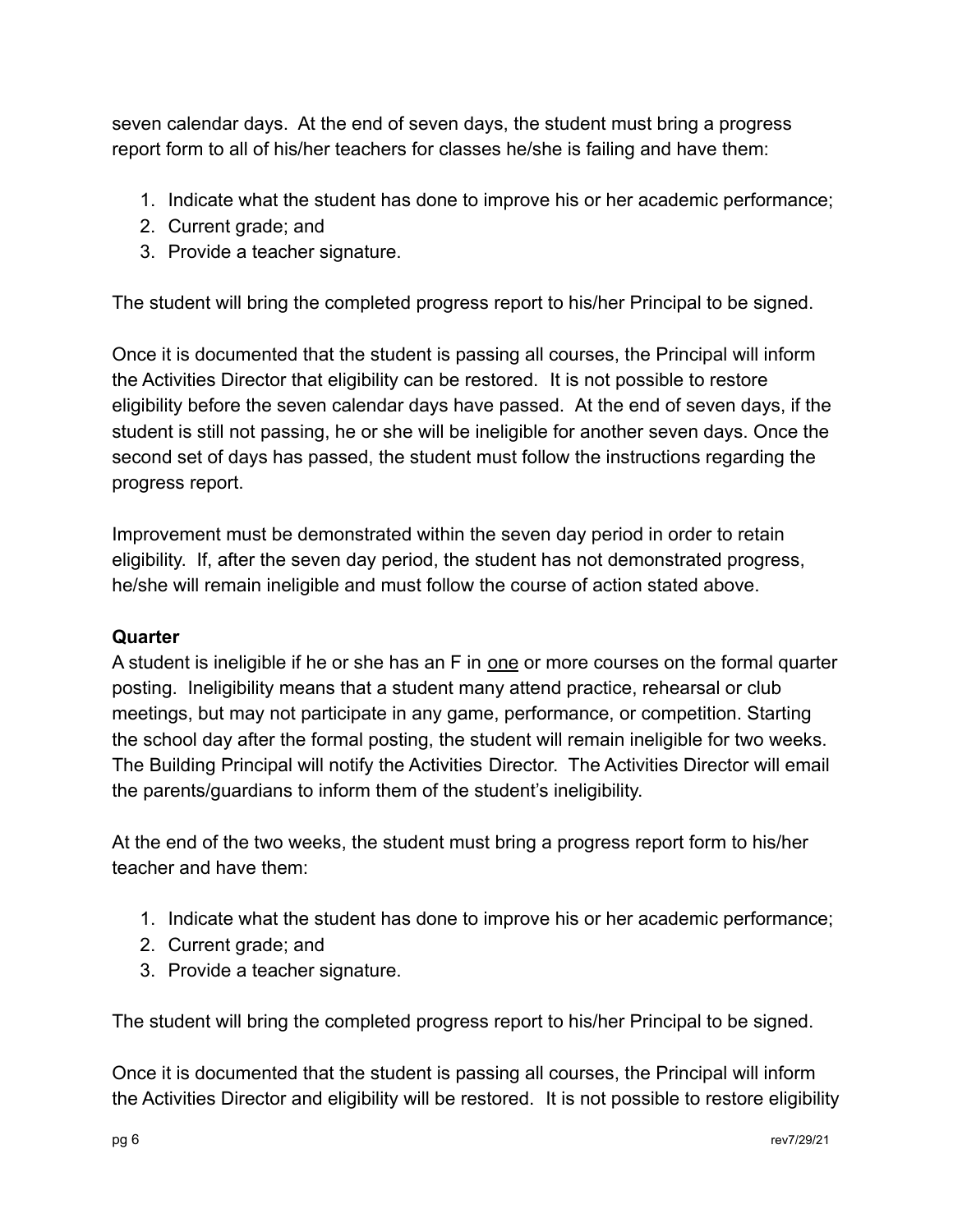before the two weeks have passed. If, after two weeks, progress has not been demonstrated, the student will remain ineligible until such time when progress has been demonstrated.

## **Semester**

If a student fails the 2nd or  $4<sup>th</sup>$  quarter, even if the student passes the semester, he or she is still ineligible for two weeks and must follow the quarter guidelines stated above.

#### **Right to Amend**

Lourdes High School, St. Francis of Assisi School, and Co-Cathedral of St. John the Evangelist Middle School reserve the right to amend this Handbook. Notice of amendments will be sent to parents via common modes of parent communication.

#### **Academics and Failing Grades (Grades 9-12) Activities Eligibility - Activities, Clubs, Athletics**

Students involved in extracurricular activities are expected to make satisfactory academic progress congruent with the expectations of Rochester Catholic Schools and the individual abilities of each student.

Students electing to be a part of a co-curricular program are expected to participate fully and will be held accountable for attending. Attendance at all practices and games of the activity is an important consideration for playing time in contests, fulfilling the requirement, and earning a "letter".

## **Mid-quarter**

A student is ineligible if he or she has an F in more than one course on the formal mid-quarter posting. Ineligibility means that a student may attend practice, rehearsal or club meetings, but may not participate in any game, performance, or competition. Starting the school day after the formal posting, the student will remain ineligible for seven calendar days. At the end of seven days, the student must bring a progress report form to all of his/her teachers and have them:

- 1. Indicate what the student has done to improve his or her academic performance;
- 2. Current grade; and
- 3. Provide a teacher signature.

The student will bring the completed progress report to his/her counselor and the Principal to be signed.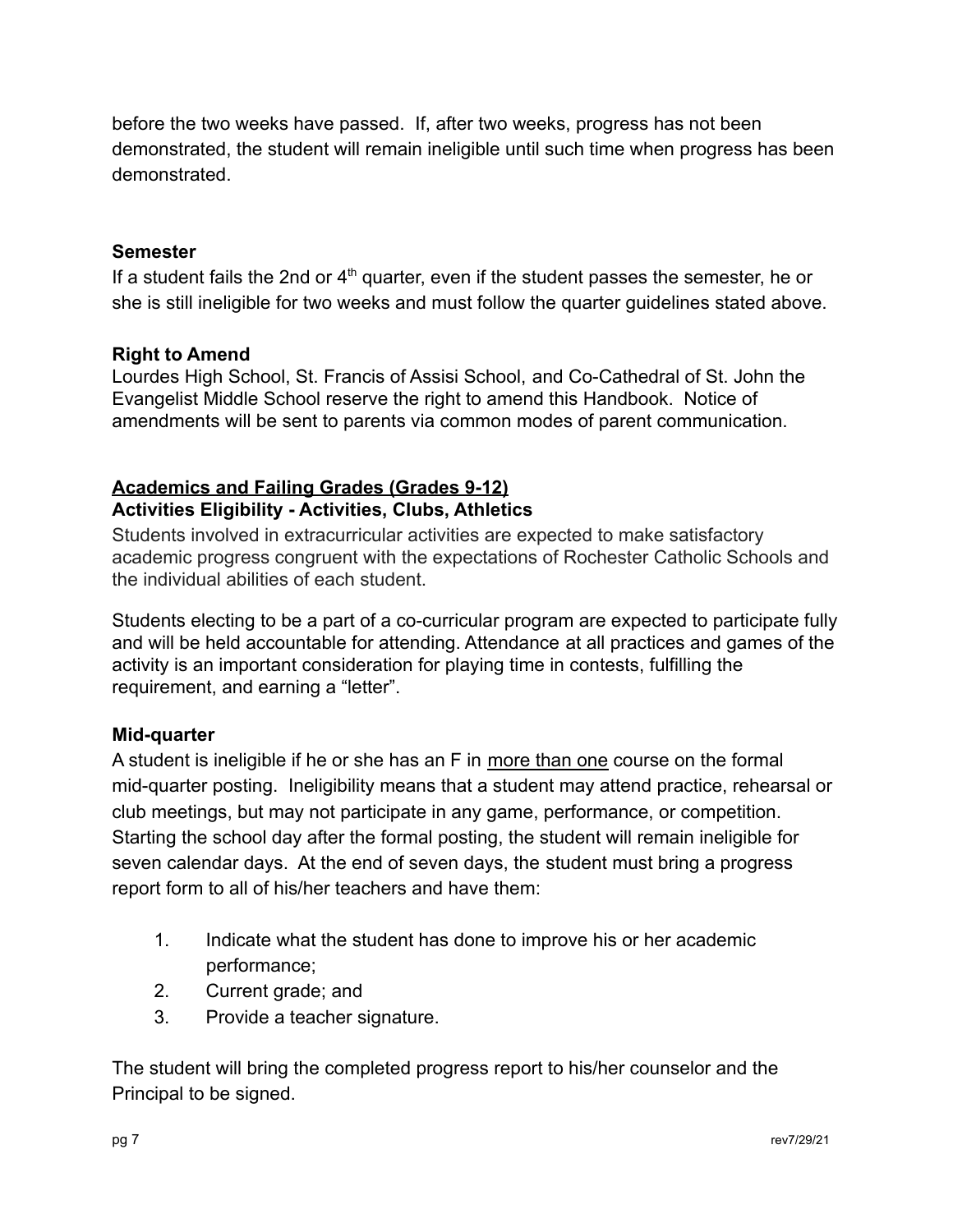Once it is documented that the student is passing all courses, the Principal will inform the Activities Director that eligibility can be restored. It is not possible to restore eligibility before the seven calendar days have passed. At the end of seven days, if the student is still not passing, he or she will be ineligible for another seven days. Once the second set of days has passed, the student must follow the instructions regarding the progress report.

For those students who have one F, after the formal posting of mid-quarter grades, they must attend two LSI sessions within a seven day period. The student is eligible at this time, but improvement must be demonstrated within the seven day period in order to retain eligibility. If, after the seven day period, the student has not demonstrated progress, he/she will be ineligible and must follow the course of action stated above.

If the formal posting for the mid-quarter falls in between sports/activities seasons, the student is required to attend LSI until such time when progress has been demonstrated. If, at the start of the season, the student has not attended the required LSI sessions and demonstrated progress in the course, the student will be ineligible for seven days. At that time, the process regarding ineligibility will take place.

# **Mid-quarter LSI (Lourdes Student Initiative)**

At mid-quarter, if a student has one of the following, he or she must attend designated study sessions until the Principal has received a progress report signed by the teacher and delivered by the student, indicating that his or her grade is at a C- or higher.

- 1. Two or more Ds
- 2. One D and one or more Fs
- 3. One or more Fs

\*If a student rides the bus and has no other transportation means, an alternate plan will be made with the Principal.

# **Quarter**

A student is ineligible if he or she has an F in one or more courses on the formal first and third quarter posting. Ineligibility means that a student may attend practice, rehearsal or club meetings, but may not participate in any game, performance, or competition. Starting the school day after the first and third quarter formal posting, the student will remain ineligible for two weeks. The Activities Director will email the parents/guardians to inform them of the student's ineligibility.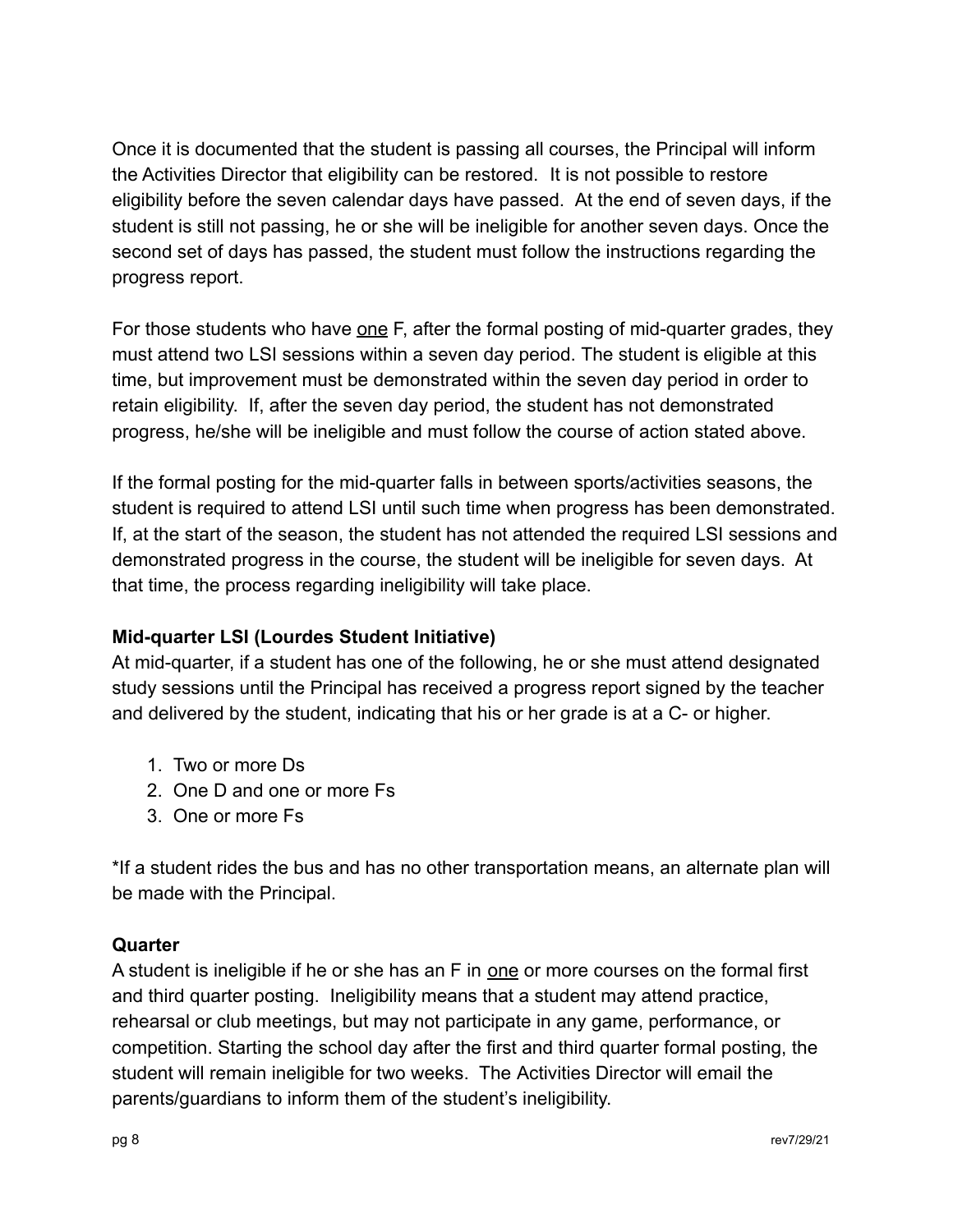At the end of the two weeks, the student must bring a progress report form to all of his or her teachers and have them:

- 1. Indicate what the student has done to improve his or her academic performance;
- 2. Current grade; and
- 3. Provide a teacher signature.

The student will bring the completed progress report to his/her counselor and the Principal to be signed.

Once it is documented that the student is passing all courses, the Principal will inform the Activities Director and eligibility will be restored. It is not possible to restore eligibility before the two weeks have passed. If, after two weeks, progress has not been demonstrated, the student will remain ineligible until such time when progress has been demonstrated.

If the formal posting for the end of quarter falls in between sports/activities seasons, the student is required to attend LSI until such time when progress has been demonstrated. If, at the start of the season, the student has not attended the required LSI sessions and demonstrated progress in the course, the student will be ineligible for two weeks. At that time, the process regarding ineligibility will take place.

## **Semester**

If a student passes the semester, but fails the 2nd or  $4<sup>th</sup>$  quarter, he or she is still eligible. However, if a student fails the first semester, he or she is ineligible for two weeks.

## **LSI (Lourdes Student Initiative) and ineligibility**

Students, who are ineligible for seven days, must attend LSI sessions twice a week during the designated time and place.

Students who are ineligible for two weeks must attend LSI sessions at least four times during the designated time and place.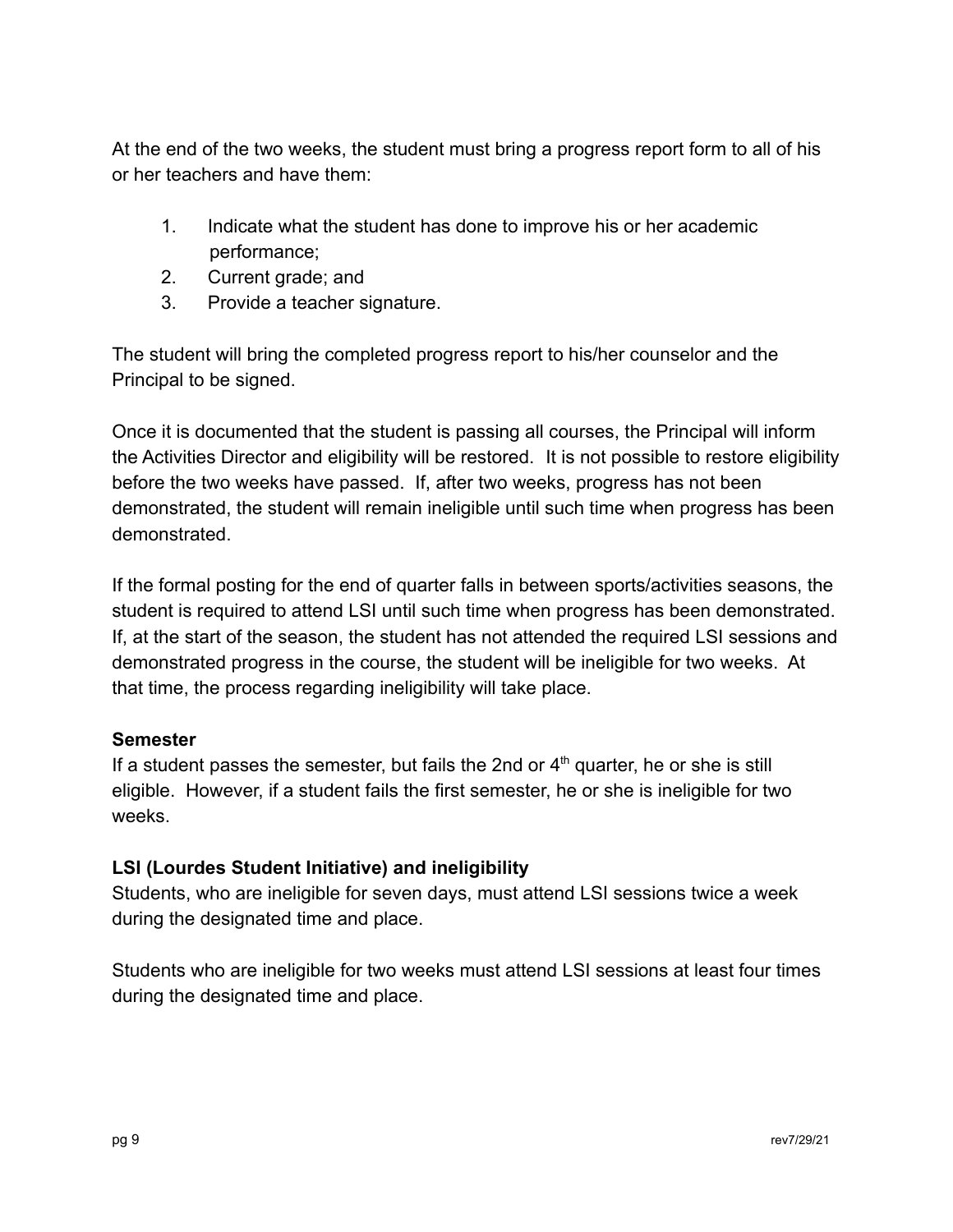# **LHS Clubs-Right to Attend**

# **Mid-Quarter**

If a student has an F in more than one course on the formal mid-quarter posting and a club meets during the student's LSI time, the student must attend LSI instead of the club meeting. Once the student has demonstrated progress in his or her course(s) and his or her attendance at LSI is no longer required, he or she may resume attending club meetings. In order to be able to attend club meetings, the student must bring a progress report form to all of his/her teachers and have them:

- 1. Indicate what the student has done to improve his or her academic performance;
- 2. Current grade; and
- 3. Provide a teacher signature.

The student will bring the completed progress report to his/her counselor and the Principal to be signed.

Once it is documented that the student is passing all courses, the Principal will inform the club moderator that attendance can be restored.

## **Quarter**

If a student has an F in one or more courses on the formal quarter posting and a club meets during the student's LSI time, the student must attend LSI instead of the club meeting. Once the student has demonstrated progress in his or her course(s) and his or her attendance at LSI is no longer required, he or she may resume attending club meetings. In order to be able to attend club meetings, the student must bring a progress report form to all of his/her teachers and have them:

- 1. Indicate what the student has done to improve his or her academic performance;
- 2. Current grade; and
- 3. Provide a teacher signature.

The student will bring the completed progress report to his/her counselor and the Principal to be signed.

Once it is documented that the student is passing all courses, the Principal will inform the club moderator that attendance can be restored.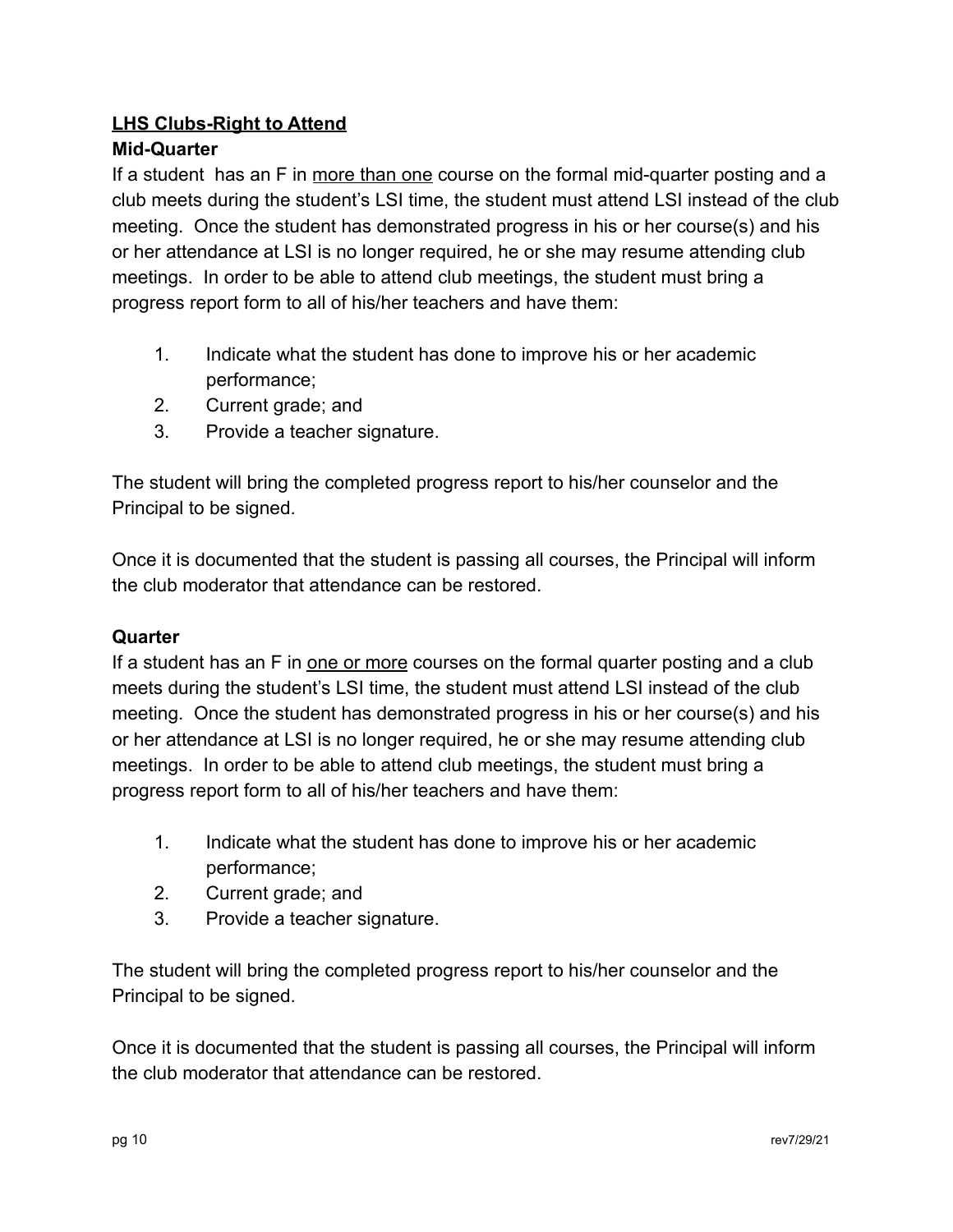#### **Right to Amend**

Lourdes High School reserves the right to amend the Academics and Failing Grades. Notice of amendments will be sent to parents via common modes of parent communication.

#### **RCS and MSHSL Sportsmanship Rules**

- Respect the American flag and the National Anthem.
- Spectators must wear clothing that covers the entire torso. Those who do not comply or who wear clothing that is vulgar, obscene or that in some other way inappropriate, as determined by school/tournament personnel, will be removed from the arena/stadium if they do not cooperate with this behavior expectation.
- The use of appropriate language is expected at all times. Profanity, negative chants, booing, trash talk, name calling, personal attacks or other acts of disrespect are unacceptable and must be immediately addressed by school/tournament administrators.
- Respect the game/contest. Under no condition shall anyone other than the members of the official squad enter the playing surface. No one may interfere with the contest in any way.
- Hand held signs, which do not obstruct the view of others, will be permitted provided they are in good taste. Signs, message boards, "white" boards or other similar items contest/tournament officials deemed to be in poor taste will be removed.
- Artificial noisemakers (i.e. megaphones, cowbells, sirens, whistles, thunder sticks, and other similar items) are not allowed.
- Laser lights are strictly prohibited.

#### **Athlete Ejections**

Players ejected will fall under the jurisdiction of those policies outlined by RCS and **MSHSL.** 

## **Alcohol, Tobacco, and Controlled Substances**

*Do you not know that your body is a temple of the Holy Spirit, who is in you, whom you have received from God? Therefore honor God with your body. Corinthians 6:19-20*

## *The Activities Department will follow the guidelines set forth in the student handbook. Coaches may have rules in addition to the following guidelines.*

**Below are minimum consequences for Alcohol and Drug Offenses. Nothing contained in the consequences below is intended to prohibit the Dean of Students from dismissing a student from Rochester Catholic Schools for a first violation, based upon mitigating circumstances outlined above.**

At any time during the calendar year, a student shall not, regardless of the quantity: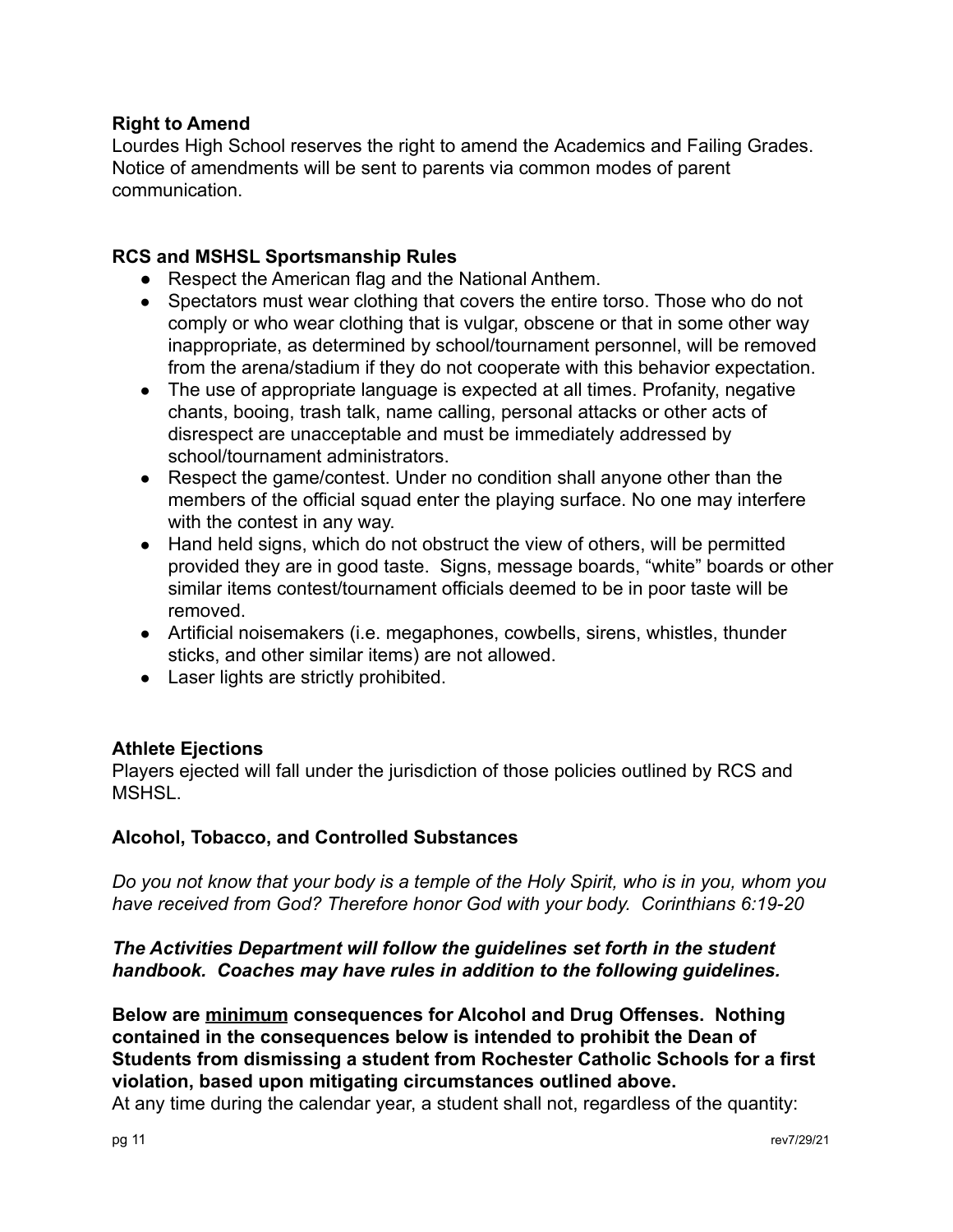- Use or consume, have in possession a beverage containing alcohol;
- Use or consume, have in possession tobacco;
- Use or consume, have in possession, buy, sell or give away any other controlled substance or drug paraphernalia
- Use or consume, have in possession, buy, sell or give away products containing or products used to deliver nicotine, tobacco products and other chemicals. *"Tobacco products" means:* any product containing, made, or derived from tobacco that is intended for human consumption, whether chewed, smoked, absorbed, dissolved, inhaled, snorted, sniffed, or ingested by any other means, or any component, part or accessory of a tobacco product. All E-Cigarettes, Vapes, Juls or look-a-likes would also be included
- Use or consume, have in possession, buy, sell or give away any substance or product where the intent of such use of the substance or product is to induce intoxication, excitement, or stupefaction of the central nervous system, except under the direction and supervision of a medical doctor. Such substances or products shall include, but are not limited to, synthetic drugs, gasoline, glue, aerosol devices, bath salts, and any substances addressed by Minnesota or Federal Law

# **Penalties for Category I Activities**

Those League-sponsored activities in which a member school has a schedule of interscholastic contests, exclusive of League-sponsored tournaments (*Athletic Activities and Fine Arts Activities, including Debate, Speech and One Act Play - when a school schedules a season of interscholastic contests.)*

- **First Violation Penalty** The student shall lose eligibility for the next two consecutive interscholastic contests or two weeks, 14 calendar days, whichever is greater, of a season in which the student is a participant.
	- *Chemical Abuse* RCS shall administer Level 6 Behavioral Response. (*See LHS Student Handbook*).
	- *Tobacco Abuse* RCS shall administer Level 5 Behavioral Response. (*See LHS Student Handbook)*.
- **Second Violation Penalty** The student shall lose eligibility for the next six consecutive interscholastic contests or three weeks, 21 calendar days, whichever is greater, in which the student is a participant.
	- *Chemical Abuse* RCS shall administer Level 7 Behavioral Response. (*See LHS Student Handbook)*.
	- *Tobacco Abuse* RCS shall administer Level 6 Behavioral Response and is encouraged to enroll in a tobacco cessation course approved by the administration. (*See LHS Student Handbook*).

# ● **Third or Subsequent Violation Penalty**

The student shall lose eligibility for the next 12 consecutive interscholastic contests or four weeks, 28 calendar days, whichever is greater, in which the student is a participant.

○ *Tobacco Abuse* - RCS shall administer an extended Level 6 Behavioral Response (two-day out-of-school suspension) while the student's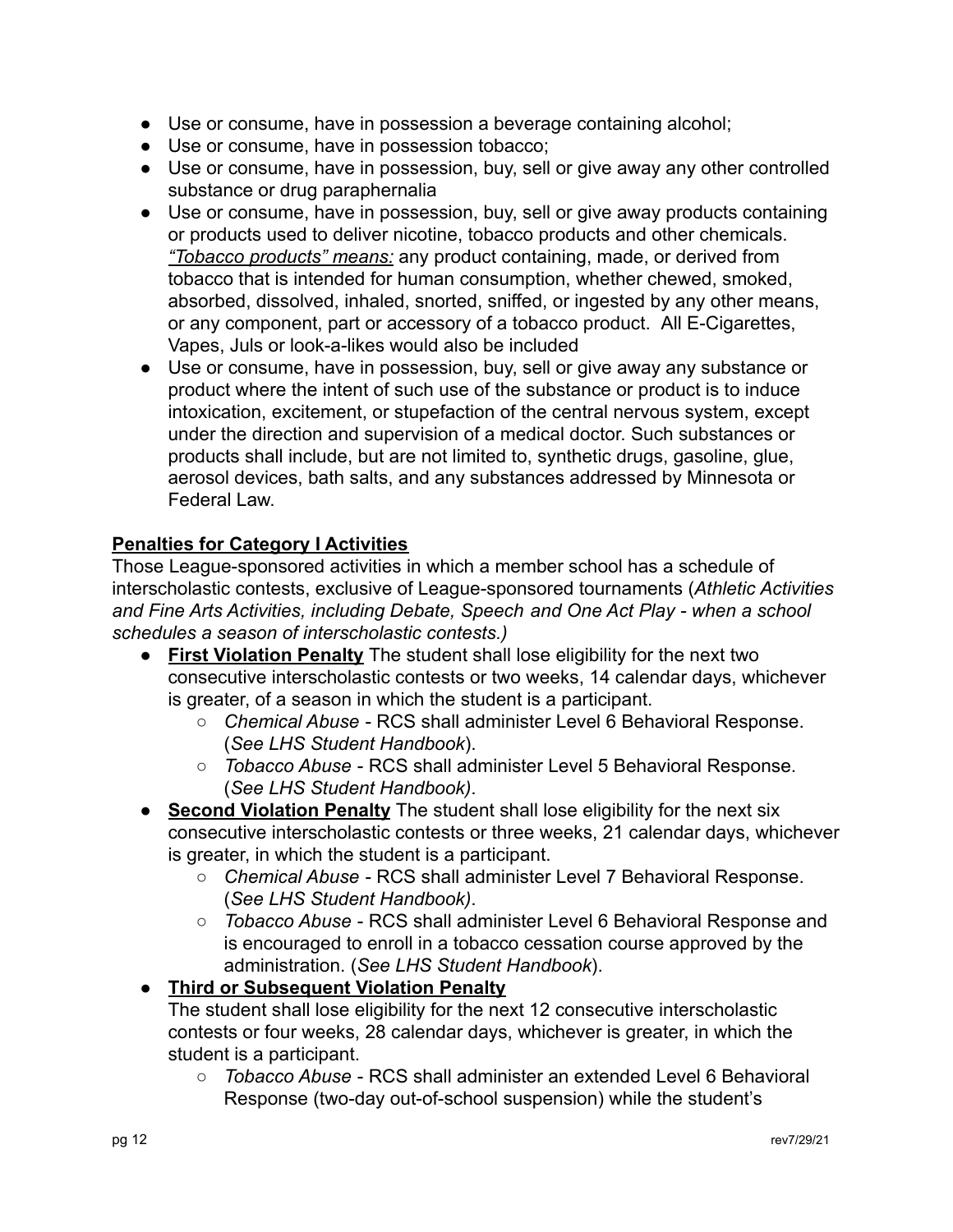continued enrollment at LHS is considered. The student must enter into and sign a behavioral contract before the student will receive readmission into LHS. (*See LHS Student Handbook*).

## **Applying the Penalty**

- Penalties shall be progressive beginning with the student's first violation and continuing throughout the student's high school career. Penalties shall be served consecutively.
- Violation Confirmation Definition: The violation shall be confirmed when the administrator responsible for the athletics/activities program has informed the student that the student has violated a bylaw and is now under the penalty. The notification shall be verbal and also in writing.
- Counting Weeks:
	- The weeks shall begin on the date that the violation is confirmed by the school administrator and extend for the required number of calendar days.
	- For the purpose of this bylaw, a week is seven calendar days. The week starts the date the violation is confirmed and the student/student's parents or guardians are notified.
	- At the beginning of the season, practice and conditioning weeks are counted.
	- The student must participate in and complete the entire season in which the penalty has been applied for the penalty to count. As examples: a student cannot begin participation in a program at the start of the season, serve the penalty and then quit after the suspension has been served; nor can a student join a program after the season has begun, and serve the penalty.
	- A student who is under penalty for a violation of a League bylaw may not join a second sport in the same season in order to fulfill a penalty.
		- Practices, jamborees, inter-school scrimmages and previews are not interscholastic contests and may not be counted, however, the student is eligible to participate.
		- A student who participates in both Category I and Category II activities shall serve the penalty prescribed for that violation in both Category I and Category II activities in which the student participates.
		- Denial Disqualification: A student shall be disqualified from all interscholastic athletics for nine additional weeks beyond the student's original period of ineligibility when the student denies violation of the rule, is allowed to participate and then is subsequently found guilty of the violation.

## **Penalties for Category II Activities**

Those League-sponsored activities in which a member school does not have a schedule of interscholastic contests, exclusive of League-sponsored tournaments (*Fine Arts Activities, Speech activities including One Act Play when a school schedules no*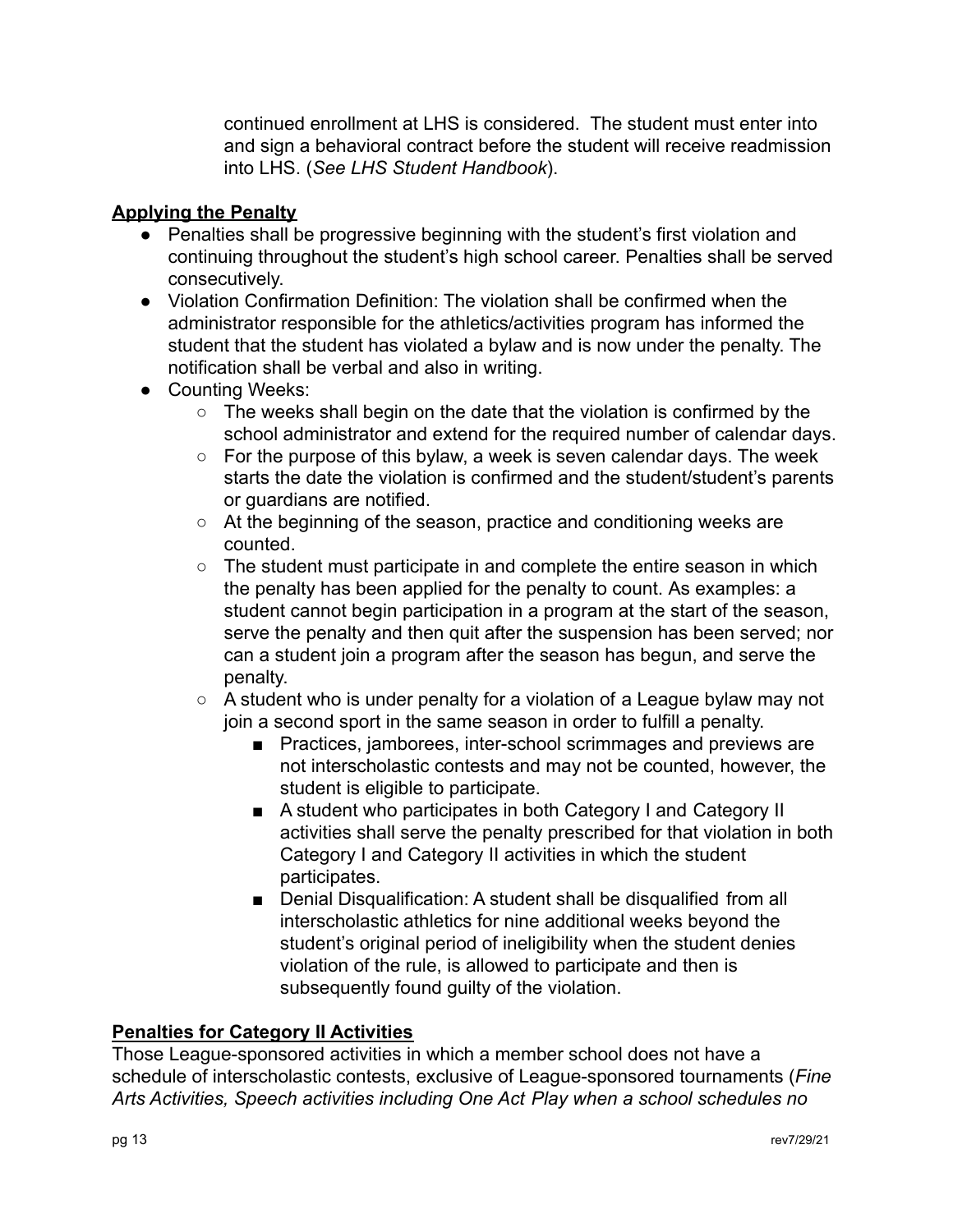*interscholastic contests and participates only in the League-sponsored tournament series, Music Activities, Visual Arts Activities*)

Each member school shall develop penalties which it will apply to the participants in these activities. A copy of the member school's policy shall be filed in the principal's office.

## **Self Report Policy**

Students have 48 hours to report any chemical, drug or alcohol violation in person to Rochester Catholic Schools personnel. An example of self-reporting, I (state your full name) attended a gathering where alcohol was being consumed by under-age people. I left immediately at (state the time). If this occurs, the activities director may reduce the consequence.

# **Code of Conduct**

## *Out of Character Behavior*

Out of Character Behavior is best defined by the expectations for student conduct as described in, but not limited to, the responsibilities section and code of conduct rules within this co-curricular code. Out of character also includes engaging in or being an accomplice to any unacceptable conduct contrary to the philosophy of the Activities Code, the regulations within MSHSL, or the ideals, principles and standards of Rochester Catholic Schools.

Examples of Out of Character Behavior are but not limited to:

- Full day in or out of school suspension
- Displaying disrespectful behavior
- In the presence of illegal consumption of alcohol or drugs

*In the Presence of*-Research demonstrates, the more a student has access to and/or is familiar with tobacco, alcohol, and drugs, coupled with the influence of peer pressure, the greater the likelihood that they will use those substances. Similarly, the more often a student is in the presence of others using tobacco, alcohol, or drugs, the greater the likelihood that they may be accused, rightly or wrongly, of the use of these substances. Therefore, if a student is in the presence of alcohol, tobacco or drugs being illegally dispensed or used or are a witness to a hazing or criminal activity, the student must leave and report their attendance to the activities director or principal. The student has 48 hours to report to the activities director or principal. *Once the administration begins questioning a student about an incident, the self-reporting opportunity is over.*

Exactly following these procedures exonerates the innocent student, assuming that the student is not frequently showing up at these parties and that there is no corroborate information to indicate wrongdoing. A student failing to report attendance at a party where alcohol or drugs were illegally dispensed or used will be judged to have been a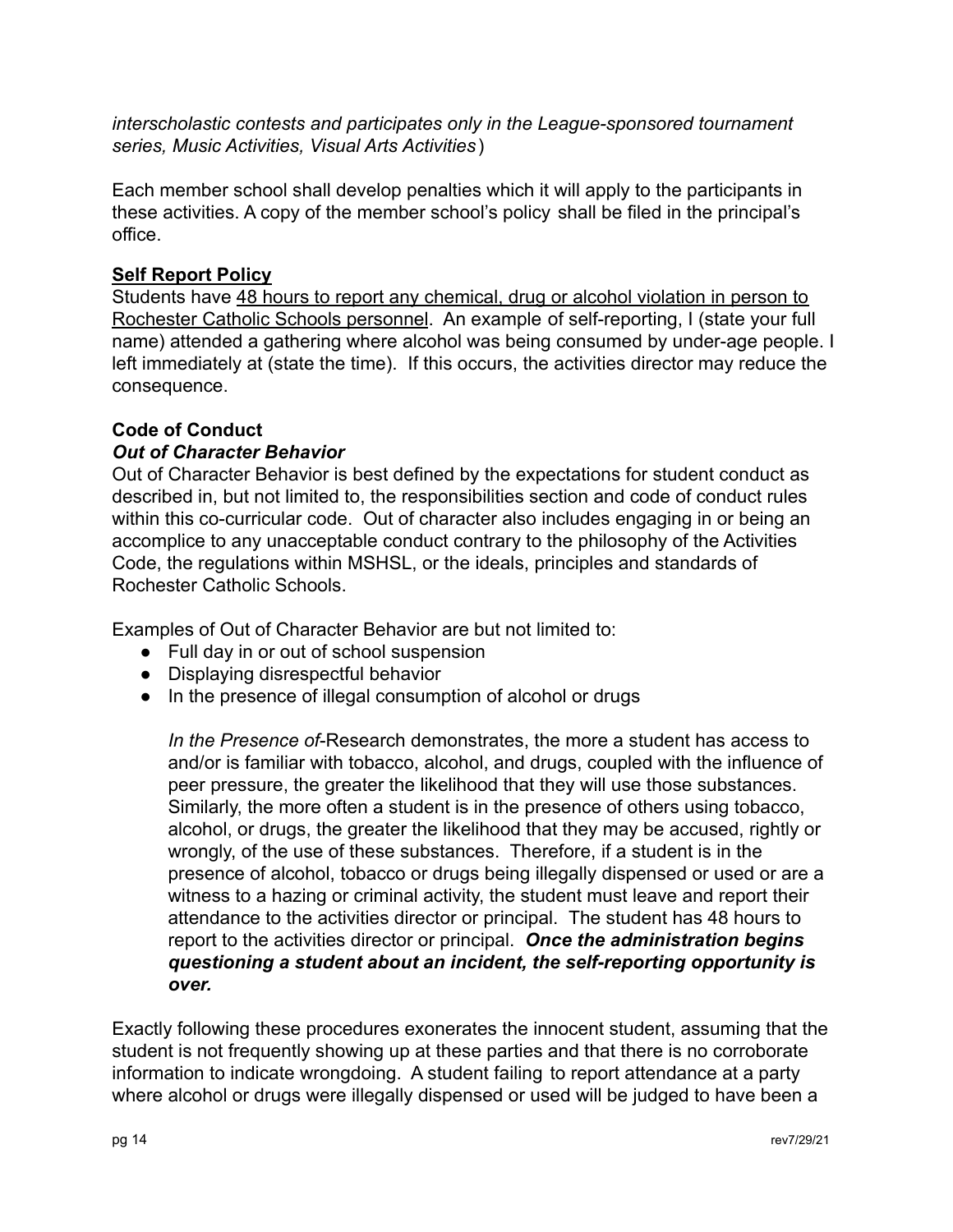party to illegal alcohol or drug use by their presence. It is important to understand that leaving means leaving immediately, or as practical. It is also important to understand that as a member of a team, the student has a responsibility to his individual and team's success to make every effort to encourage teammates present at the party to leave as well.

The intent of the "in the presence of" is not to deny participation with adult family members in gatherings such as weddings, anniversaries or other family gatherings.

*Cyber Image Guideline* - Any identifiable image, photo, or video that implies a student has been in the possession or presence of illegal alcohol or drugs, or that portrays actual use or out of character behavior or crime, shall be considered confirmation of a violation of the code of conduct. Since there is no way to establish a timeframe when or location where an image was taken, it shall be a responsibility that the student must assume. It should be understood that persons may attempt to implicate a student by taking or manipulating such images in order to place the student in a situation where they might be in violation of the code of conduct. This is another rationale for demanding that students not place themselves in the presence of illegal alcohol or drug use.

Acts that result in a student being arrested by law enforcement for felony offenses are viewed as acts that require immediate and permanent suspension from participation. Activity/athletic participation is a privilege and not a right; it is to be understood that there will be no obligation on the part of the administration, in response to the arrest of a student, to wait for the judicial process to run its course. Therefore, even while felony charges are pending and adjudicated, all forms of participation will be denied. A student who reaches this point is ineligible to participate in activities/athletics at Rochester Catholic Schools for the remainder of their high school career the student has paid their debt to society and the courts consider the sentence serviced (including probation, community service, etc.).

**Special Circumstances and Greater Magnitude of Consequences** - The activities director/administration has, at their discretion, the ability to impose a greater magnitude of consequences if they feel a student has been belligerent or defiant, shows no remorse, or has behaved in ways to significantly hinder the investigation of a violation.

## **Investigation**

The following general procedures will occur if a student is suspected of violating the expectations outlined in this code of conduct.

Any individual or stakeholder may choose to report a violation of the code of conduct verbally or in writing to:

- Activities Director
- Building Principal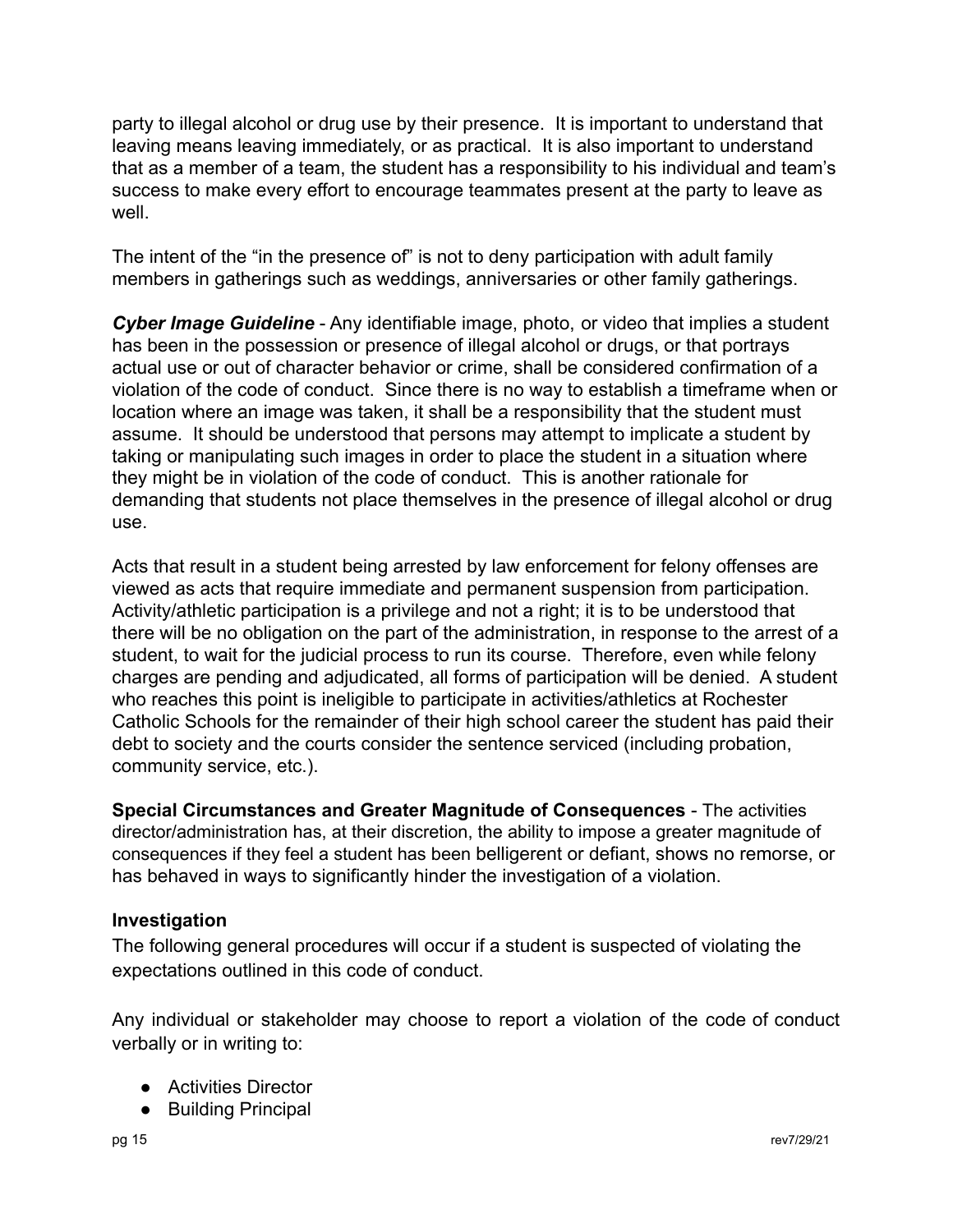- Coaches
- Counselors

All employees who receive violation reports concerning a student should immediately report such allegations to the activities director and building principal. An investigation to determine the nature of the allegations shall begin immediately.

- The activities director and/or a building principal will interview the student as to the reason(s) for suspected code of conduct violation(s) in an effort to confirm or refute the allegation. If there are no building principals available, the activities director may bring in another administrator. After this initial interview, parental notification will be made by the activities director regarding the alleged violation, the outcome of the initial interview, and next steps.
- The building principal will be notified of the allegation and the status of the investigation and will be kept aware of the progress of the investigation as there could be additional school consequences.
- In the event the initial interview does not bring resolution to the investigation, the activities director will further investigate through interviews with those who may be aware of the violation(s) first-hand, those who may have limited knowledge of the violation(s), and/or those who may be involved with such violation(s).
- If there is reasonable evidence of a suspected alcohol or drug violation, a student may be asked to take a timely alcohol or drug test to confirm his/her recent alcohol or drug status. Furthermore, the student may be required to submit to more frequent testing during his/her season.
- Failure to provide the results of such a test or to submit to the test will be considered, as far as remedies and consequences are concerned, confirmation of a violation.
- The approved and appropriate remedies and consequences for the type of violation will be applied and enforced.

*Confirmation* — Confirmation of a violation of the expectations outlined in this code of conduct may be provided by, *but not limited to,* any of the following:

- An admission by the offending student.
- A positive reading for a restricted substance on a breathalyzer or medically conducted drug screening or test.
- Failure to provide the results of a medically conducted drug screening or test.
- Refusal to take a breathalyzer test or medically conducted drug screening or test.
- Evidence, circumstantial or otherwise, that would support the reasonable conclusion that a violation occurred.
- A credible eyewitness account.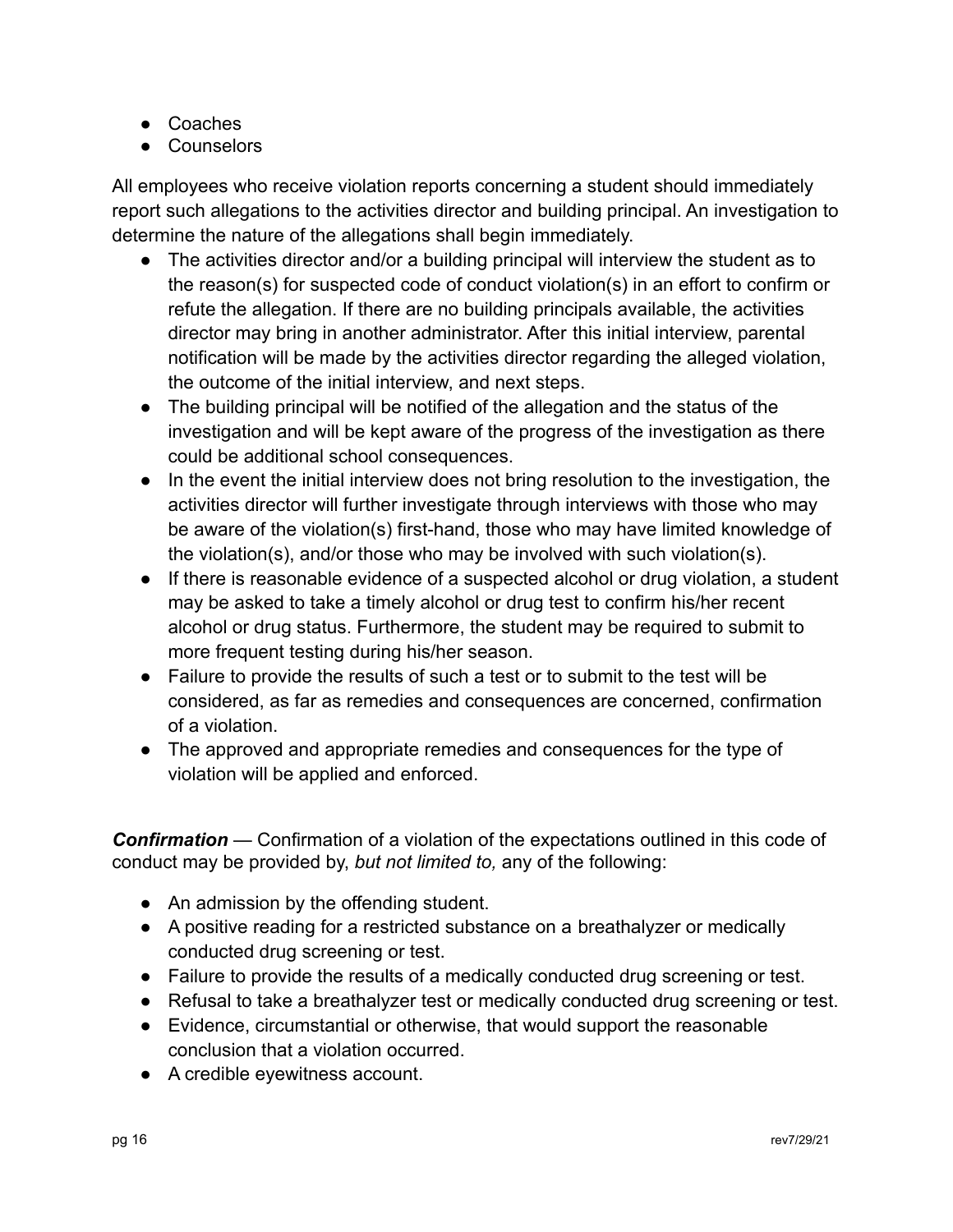*Exoneration —* Exoneration of an alleged violation may be provided by, *but not limited to,* any of the following:

- A negative reading for the substance in question on a breathalyzer or medically conducted drug screening or test.
- The absence of any credible evidence, either circumstantial or otherwise, that supports a violation occurred.
- Reasonable evidence or conditions that would support the innocence of the students.

*Non-Finding* — A non-finding in the investigation of a suspected violation may be considered when it is agreed that no reasonable conclusion of guilt or innocence may be determined in a timely fashion. As part of a non-finding determination in an alcohol or drug allegation, the student may be subjected to on- going testing and verification procedures as to their drug free status.

**Consequences** - For alcohol, tobacco and chemical substances, we will follow MSHSL guidelines.

# **Anti-Bullying Policy (Rochester Catholic Schools Policy # 1055)**

**Preamble:** Created in the image and likeness of God, each child shares a fundamental human dignity. A Catholic school provides an environment dedicated to protecting and fostering the development of that dignity. The school helps children learn how to exercise their God-given freedom responsibly, with the goal that good choices become good habits, that is, virtues. The highest virtue is charity, which God both requires and makes possible. "Here is my commandment," says Jesus, "that you love one another as I have loved you" (John 13:34). As bearers of the divine image, members of the school community deserve care and respect from all. At times expectations of respect are not met, and reconciliation and restitution are needed. The following policy and procedures are meant to serve as a resource to assist with consistency and clarity.

**Policy:** Rochester Catholic Schools (RCS) expressly prohibits bullying in all forms, either by an individual or group of aggressors. RCS will respond to all bullying, including cyber-bullying, that occurs inside or outside of the school setting if it creates a hostile environment at school for the Targeted Individual, infringes on the rights of the Targeted Individual at school, or substantially disrupts the Targeted Individual's education or the orderly operation of the school. This includes acts of bullying that use technology or an electronic device that is not owned, leased or used by RCS if the bullying behavior materially and substantially disrupts the education process or the orderly operation of the school as stated above.

**PROCEDURE:** RCS believes that developing a culture where the dignity of the human person is honored at all times is the most effective way of preventing instances of bullying among students. As a result, RCS believes each stakeholder group within our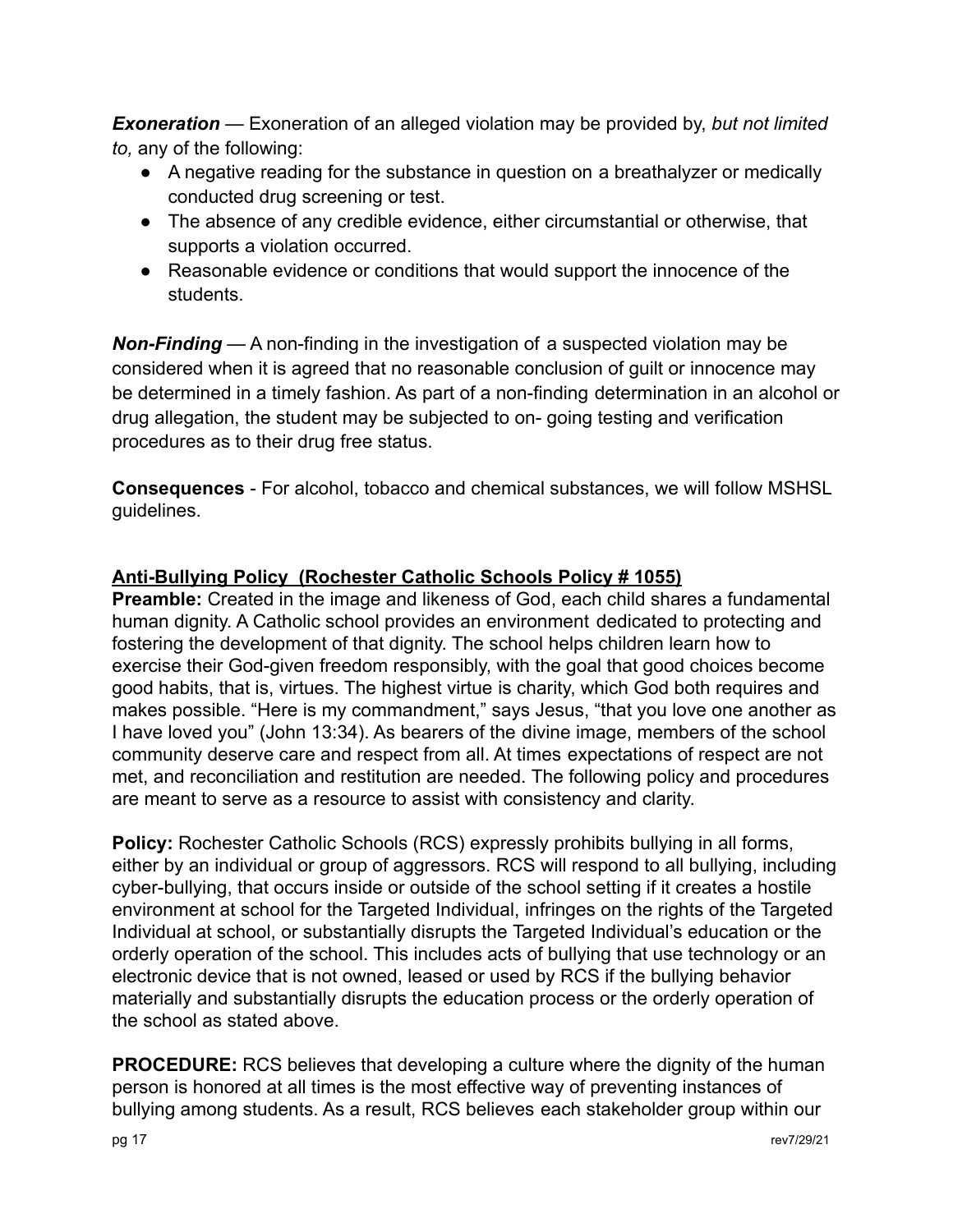community bears certain responsibilities in accomplishing this vision. These responsibilities are as follows:

## *RCS staff is expected to:*

- Foster in our students positive self-concept, self-respect, and respect for others.
- Demonstrate by example the high standards of personal and social behavior we expect of our students.
- Discuss bullying with all classes, so that every student learns about the damage it causes to both the individual who is targeted and to the individual or group exhibiting bullying behavior or language and the importance of telling a teacher about bullying when it happens.
- Be alert to signs of distress and other possible indications of bullying.
- Listen to children who have been targeted, take what they say seriously and act to support and protect them.
- Report suspected cases of bullying to administration.
- Follow up any complaint by a parent about bullying, and report back promptly and fully on the action which has been taken.
- Intervene and deal with observed instances of bullying behavior and language promptly and effectively, in accordance with agreed procedures as set forth in the Olweus Bullying Prevention Program (OBPP).

## *RCS students are expected to:*

- Refrain from becoming involved in any kind of bullying, even at the risk of incurring temporary unpopularity.
- Intervene to protect the individual who is being targeted, unless it is unsafe to do so.
- Report to a member of staff any witnessed or suspected instances of bullying, to dispel any climate of secrecy and help to prevent further instances.
- Follow the school wide anti-bullying rules:
	- Rule 1: We will not bully others
	- Rule 2: We will try to help students who are bullied
	- Rule 3: We will try to include students who are left out
	- Rule 4: If we know someone is being bullied, we will tell an adult at school and an adult at home

#### *RCS parents are expected to:*

- Educate their children of the implications of bullying, both for the children who are targeted and for the aggressors themselves.
- Watch for signs of distress or unusual behavior in their children, which might be evidence of bullying.
- Advise their children to report any bullying to administration and explain the implications of allowing the bullying to continue unchecked, for themselves and for other students.
- Advise their children not to retaliate to any forms of bullying.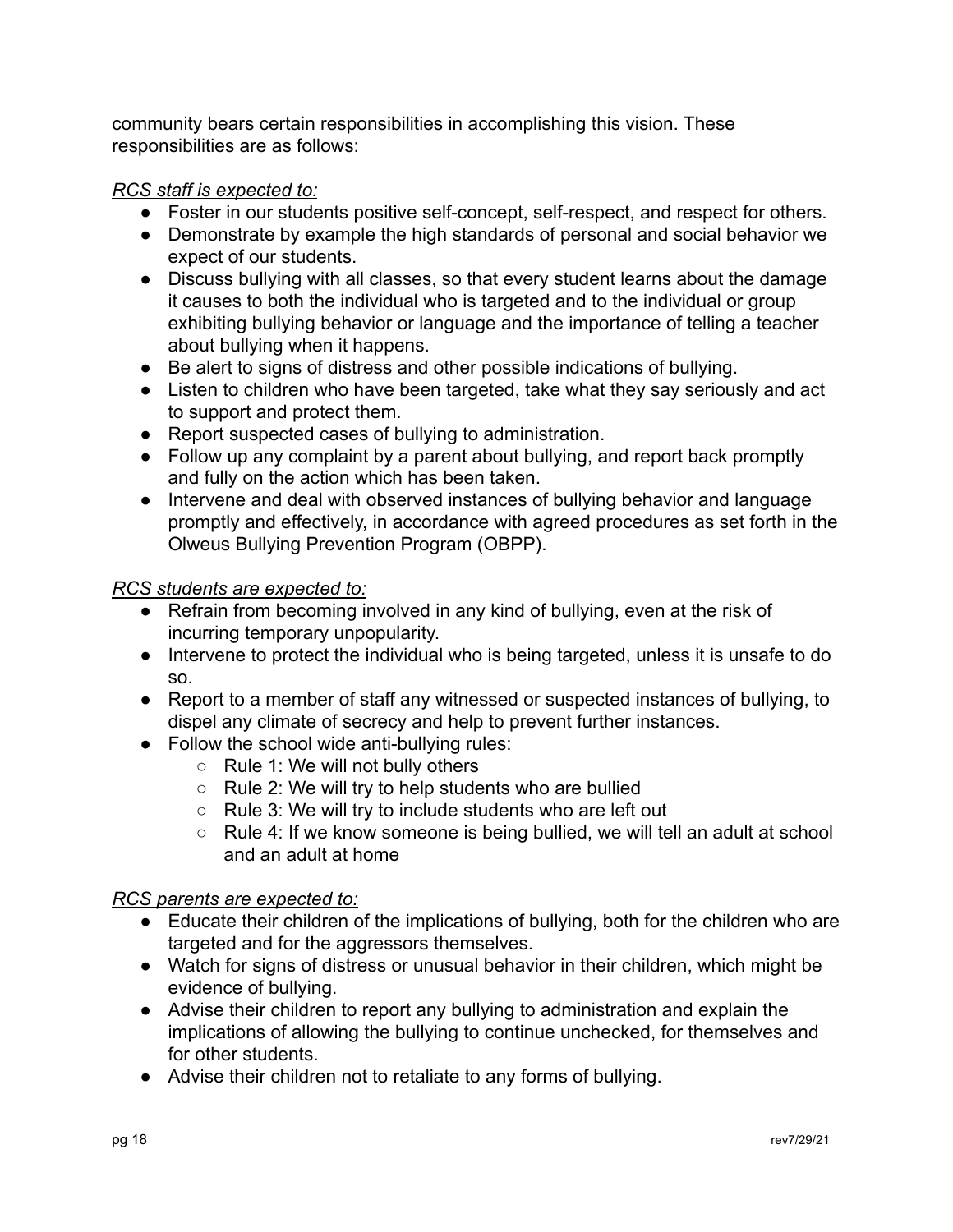- Be sympathetic and supportive towards their children, and reassuring them that appropriate action will be taken.
- Keep a written record of any reported instances of bullying.
- Inform the school of any suspected bullying, even if their children are not involved, in a timely manner.
- Cooperate with the school, if their children are accused of bullying, try to ascertain the truth.

*RCS expects all members of the school community to:*

● Work together to combat and, hopefully in time, to eradicate bullying.

**Prevention:** RCS will use some or all of the following to help raise awareness of and prevent bullying. As and when appropriate, these may include:

- All RCS staff will receive initial Olweus Bullying Prevention Program training followed by ongoing professional development geared towards supporting a bullying-free school environment. At the discretion of the school administrator, volunteers who have significant contact with students, may also receive training.
- Training will be required of new RCS staff each year and will be provided by trained members of the RCS Bullying Prevention Coordinating Committee (BPCC). Updated training will be provided to BPCC members annually via Olweus Bullying Prevention Program consultants. Yearly anti-bullying kickoff assemblies
- Anti-bullying rules are posted in every classroom and in the hallway
- Weekly class meetings where students have the opportunity to discuss bullying related topics
- A bullying survey is distributed to all RCS students in grades 3-12 every year in order to gain more information about each school's problem areas, population, etc.

**Reporting:** Any staff or volunteer who has witnessed or who becomes aware of any instance of bullying or retaliation must report the act to the school administrator. Any student or parent/guardian of a student is strongly encouraged to report all acts of bullying. Reports can be made to the student's teacher, who must then report it to the school administrator. Anyone with general questions or concerns about bullying or the RCS Anti-Bullying Policy should address those questions or concerns to their local school administrator. Reports may be made confidentially when requested. Reports may be made anonymously. The anonymous nature of the report may make it difficult to investigate or corroborate the alleged bullying. No disciplinary action may be taken against an individual solely on the basis of an anonymous report. Deliberately false accusations of bullying are absolutely prohibited and may result in discipline in accordance with the school's discipline policy.

**Response and Investigation:** RCS and its administration retain the sole discretion to determine whether bullying has occurred and what the response should be. An individual who violates this policy by exhibiting behavior deemed by the school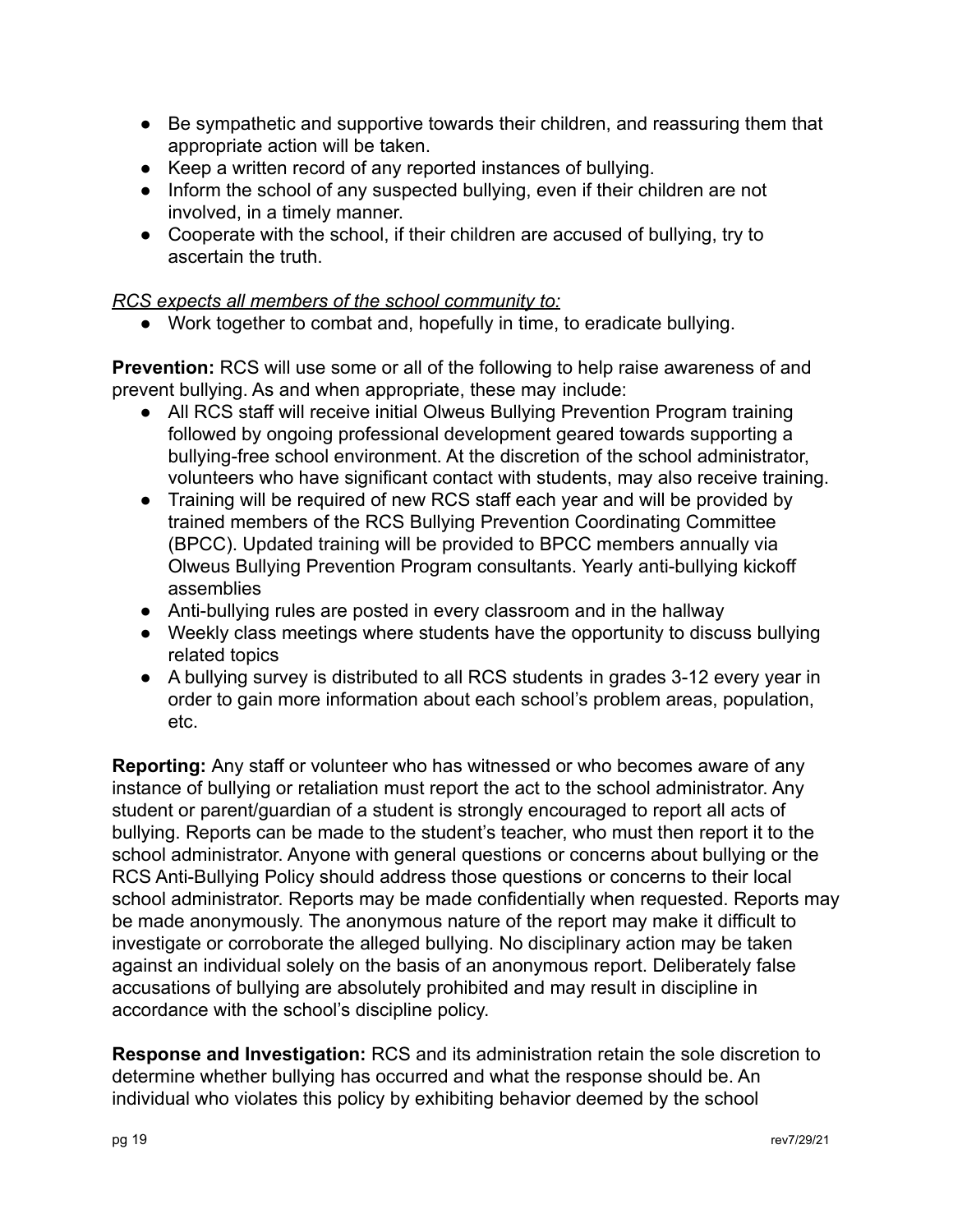administration to be considered as bullying per the definitions of such activities as outlined in this policy, shall be subject to disciplinary action in accordance with the school's disciplinary policies and procedures which may include detention, suspension and expulsion from school. Any individual who retaliates against another individual for reporting bullying shall be subject to disciplinary action in accordance with the school's disciplinary policies and procedures which may include detention, suspension and expulsion from school. RCS takes all reports of bullying seriously. Upon receipt of a report of bullying the school administrator or their designee will:

- Assess the reported concerns of bullying and evaluate the immediacy of response;
- Determine if isolation or removal of any individual(s) involved is warranted while an investigation is being conducted;
- Conduct an investigation within two school days of the report of bullying if the Targeted Individual's safety, or their perception of their safety, is determined not to be at immediate risk. Due to unforeseen circumstances, if two school days is not a feasible time by which to conduct an investigation, the Targeted Individual must be provided a timeline that communicates when the investigation will take place. School administration reserves the sole discretion to determine the scope and adequacy of the investigation. Depending on the circumstances, the school's response may include, but are not limited to:
	- taking appropriate disciplinary and remedial action in accordance with the policies and procedures outlined in the school's student handbook;
	- notifying the parents or guardians of the Aggressor of the determination;
	- notifying the parents or guardians of the Targeted Individual, the Aggressor, and any other affected persons about available community resources such as Social Services, family service worker, social worker, counselor, Catholic Charities;
	- development and implementation of safety or supervision plans;
	- reporting incidents to law enforcement if appropriate.

Records will be kept of all incidents that required adult intervention including a summative description of the behavior involved including the response, action and consequences administered as a result of the investigation. Anyone with questions about the investigation should direct those questions to the school administrator. In order to protect the privacy rights of the students involved, the school administration may report information to parents solely about their own child. Information about discipline, consequences, or services pertaining to any other child cannot be communicated. Consultation with the RCS Director of Schools shall take place in all instances of bullying where consequences warrant the possible suspension or expulsion of the Aggressor(s) before any final decision is reached.

**Publication and Notice:** RCS will make this policy and procedure available to all staff and stakeholders via the RCS Policy and Procedures Manual located on the RCS website. The RCS Anti-Bullying Policy may be referenced or included in its entirety in each school's student handbook.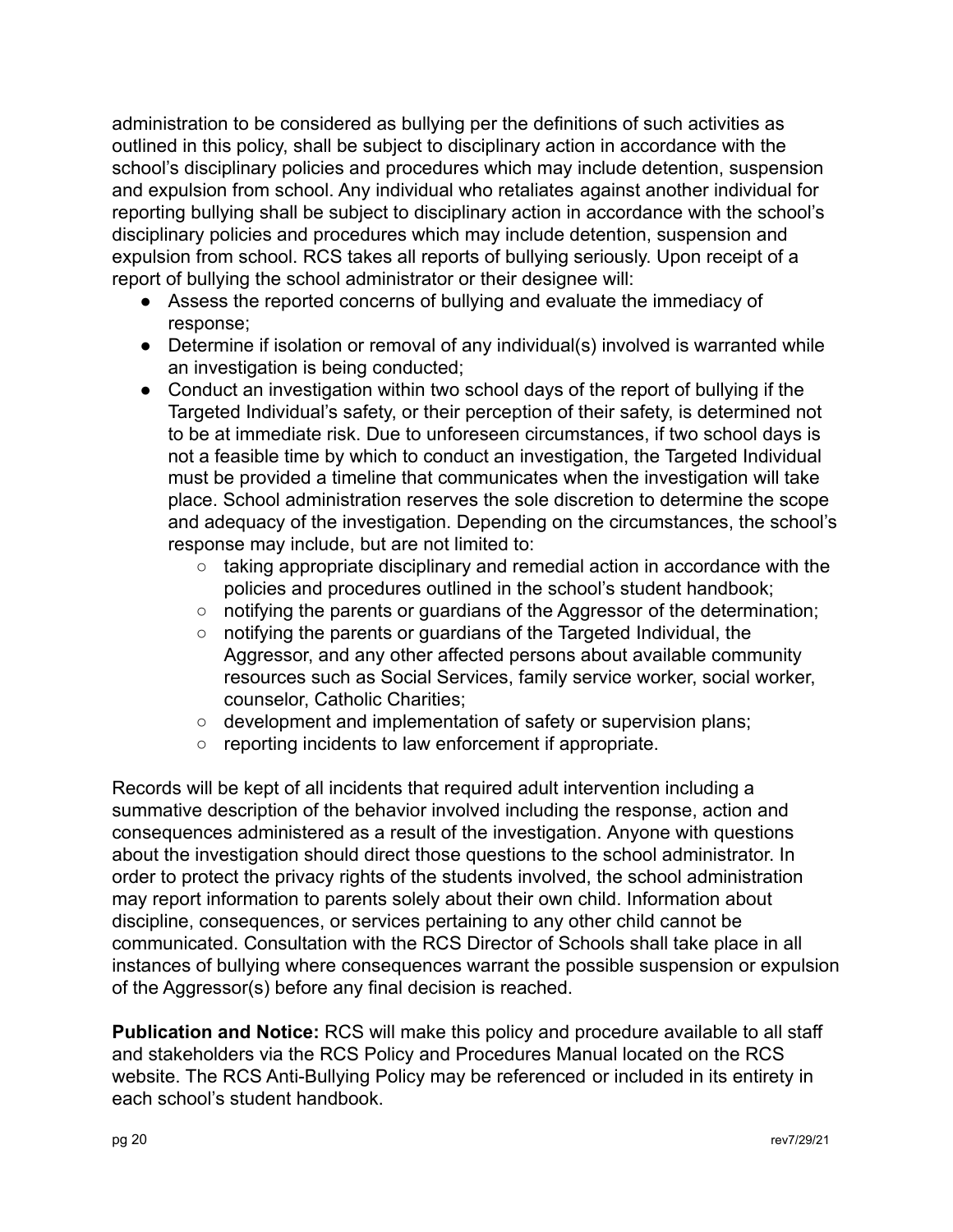**Monitoring and Review:** The RCS BPCC Chairs will review the policy annually and make recommendations to the RCS administrative team and the RCS Policy Committee of the Board of Trustees.

**Definitions:** For the purpose of this Policy the following definitions shall apply, whenever the term *"*Bullying" is used to denote either Bullying or Cyber-Bullying. *"Aggressor"* means an individual who engages in Bullying or Retaliation. *"Bullying"* is any intentional unwanted aggressive behavior(s) by any individual or group of individuals that involves an observed or perceived power imbalance and is repeated multiple times or is highly likely to be repeated, or is a serious hurtful behavior that has happened once. Bullying may inflict harm or distress on the Targeted Individual including physical, psychological, social, emotional or educational harm. An individual person can be a perpetrator, a victim, or both. Bullying can occur in-person and through technology.

A behavior may be classified as bullying if it:

- causes physical harm or emotional harm that results in clearly identifiable physical symptoms to the Targeted Individual or places the Targeted Individual in reasonable fear of such harm;
- causes damage to the Targeted Individual's personal property or school-owned property that has been entrusted or assigned to the Targeted Individual;
- places the Targeted Individual in reasonable fear of harm to him/herself, or of damage to his/her property;
- creates a Hostile Environment at school for the Targeted Individual;
- infringes on the rights of the Targeted Individual at school, including defamation and invasion of privacy; or
- materially and substantially disrupts the education process or the orderly operation of a school.

Examples of bullying may include, but are not limited to:

- Physical violence such as hitting, pushing or spitting at another student/person.
- Interfering with another person's property, by stealing, hiding or damaging it.
- Using offensive names when addressing another person.
- Teasing or spreading rumors about another person or his/her family.
- Belittling another person's abilities and achievements.
- Writing offensive notes or graffiti about another person.
- Intentionally excluding another person from a group activity.
- Ridiculing another person's appearance, way of speaking or personal mannerisms.
- Misusing technology (Internet or mobile devices) to hurt or humiliate another person.

*"Cyber-Bullying"* means Bullying through the use of technology or any electronic communication, which shall include, but shall not be limited to, any transfer of signs,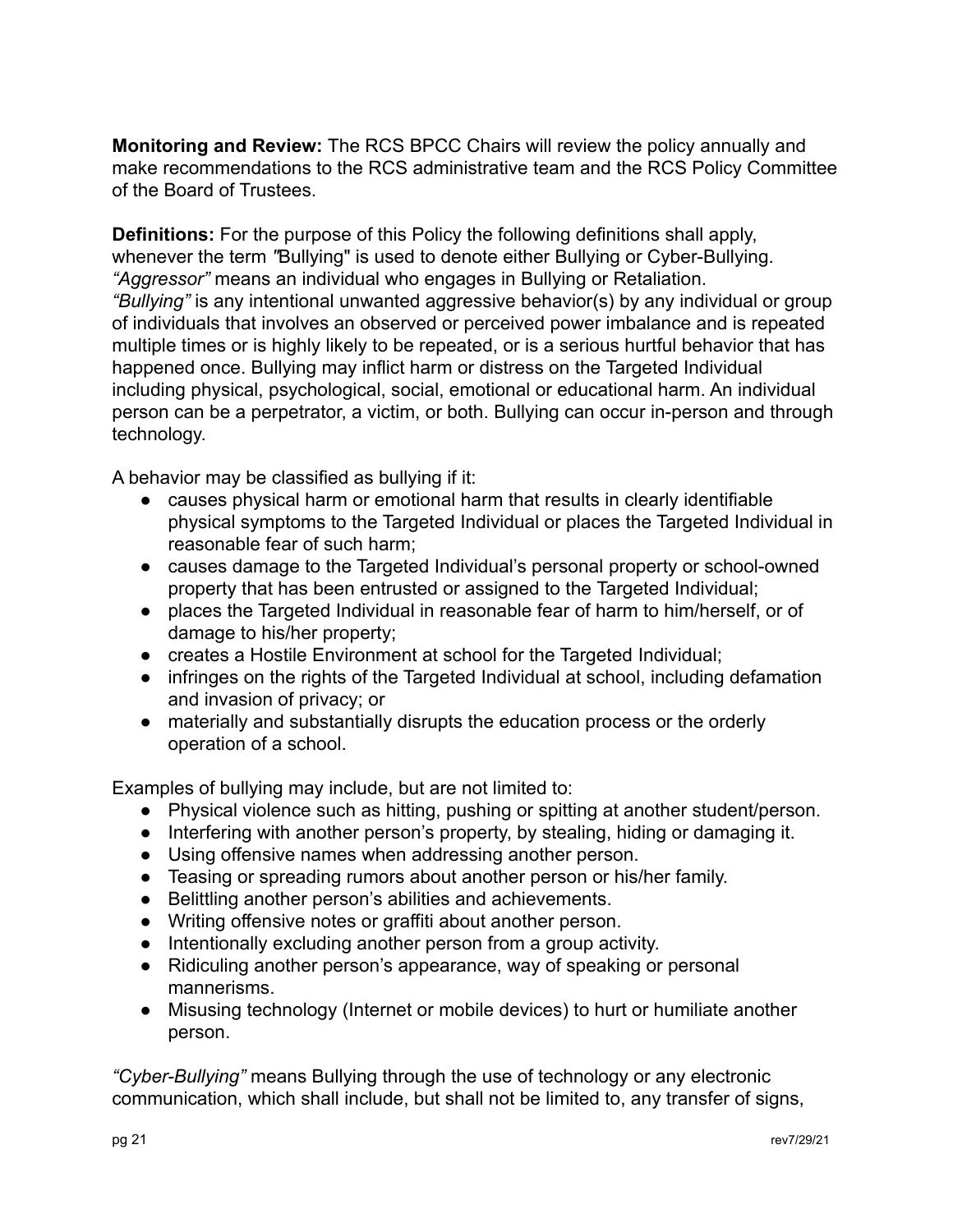signals, writing, images, sounds, photographs, data or intelligence of any nature, including a post on a social network, Internet Web site or forum, transmitted through a computer, cell phone, or other electronic device.

*"Hostile Environment"* means a situation in which Bullying causes the school environment to be permeated with intimidation, isolation/exclusion, ridicule or insult that is sufficiently severe or pervasive to materially and substantially alter the conditions of the Targeted Individual's education.

*"Retaliation"* means any form of intimidation, reprisal, or harassment directed against any person who reports Bullying, provides information during an investigation of Bullying, or witnesses or has reliable information about Bullying.

*"School Grounds"* means property on which a school building or facility is located or property that is owned, leased or used by a school for a school-sponsored activity, function, program, instruction or training.

*"Staff"* includes, but is not limited to, educators, faculty, administrators, counselors, school nurses, cafeteria workers, custodians, bus drivers, athletics coaches, advisors to extracurricular activities, support staff, and paraprofessionals.

*"Targeted Individual"* is a person against whom Bullying or Retaliation has been perpetrated.

*"Technology"* includes all hardware, software, systems, applications and networks not limited to those owned and operated solely by RCS.

**Under the guidelines of the student handbook of RCS, the Activities Department has the right to investigate and take action against any athlete who violates, or appears to violate MSHSL, school, department or team rules.**

*No discipline seems pleasant at the time, but painful. Later on, however, it produces a harvest of righteousness and peace for those who have been trained by it. Therefore, strengthen your feeble arms and weak knees. Hebrews 12:11-13*

## **Code of Ethics for Coaches**

#### **Statement of Philosophy**

The Minnesota State High School League has established policies and standards which will cultivate the ideals of good sportsmanship. It is the responsibility of RCS to ensure that all coaches and volunteers directly associated with the interscholastic program conduct themselves in a sportsmanlike manner. The coach is an official representative of the school at interscholastic athletic activities. It is the responsibility of the head and assistant coaches to serve as role models for students and the public.

#### **Code of Ethics**

A coach will be in violation of the standards for good sports established by the Minnesota State High School League by: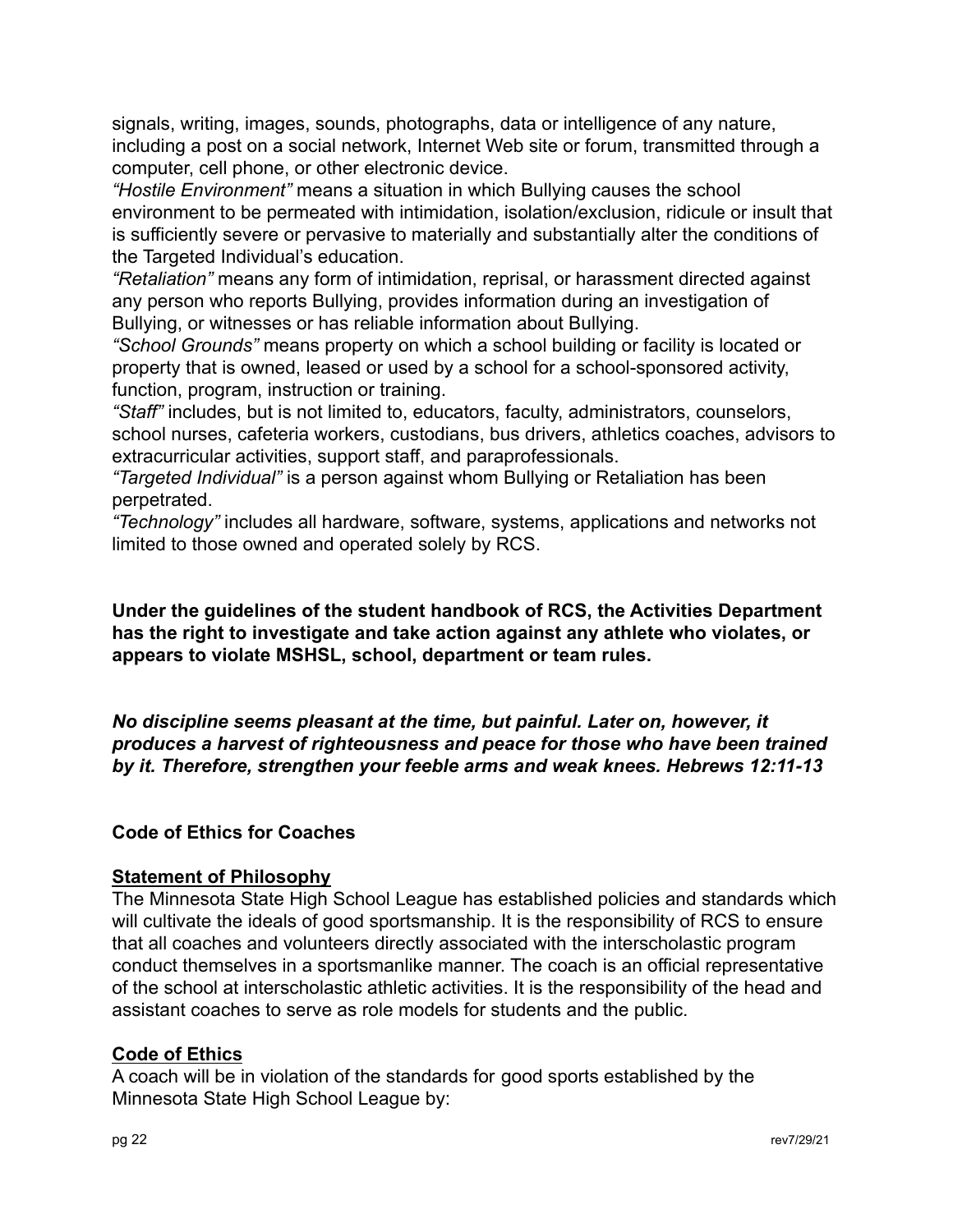- Making degrading/critical remarks about officials during or after a contest either on the field of play, from the bench, through any public news media, social media or other electronic media;
- Arguing with officials or goes through motions indicating dislike/disdain for a decision;
- Detaining the officials following the contest to request a ruling or explanation of actions taken by the official; or
- Being ejected from any contest.

## **Actions and Response**

Negative actions by a coach shall be reported to the League by RCS and by the head contest official. RCS shall document the results of their investigation and actions taken, where necessary and appropriate. Penalties for violation of these standards may include, but are not limited to, reprimand, censure, fines, or other actions as deemed appropriate by the Board of Directors.

## **Commentary**

It is within each individual's ability to treat others with dignity and respect. The League and RCS expects each individual to assure the responsibility for their actions.

## **Parent-Coach Relationship Expectations**

Both parenting and coaching are very difficult jobs. By establishing an understanding between coaches and parents, both are better able to accept the actions of the other and provide a more positive experience for everyone, especially the student-athlete. Parents have the right to know and understand the expectations placed on them and their child. Coaches have the right to know that if parents have a concern, that they will discuss it with the coach in an adult way at the appropriate time and place.

#### **Appropriate concerns to discuss with a coach:**

- 1. The mental and physical treatment of your child
- 2. What your child needs to do to improve
- 3. Concerns about your child's behavior

#### **Issues not appropriate for discussion with a coach:**

- 1. How much playing time each athlete is getting
- 2. Team strategy
- 3. Play calling
- 4. Any situation that deals with other student-athletes

#### **If you have a concern to discuss with the coach:**

- 1. The player should talk to the coach first. A mature and open conversation between player and coach can have great benefits.
- 2. If a resolution is not reached, the parent should talk to the coach. Please do not attempt to meet with a coach before or after a contest or practice.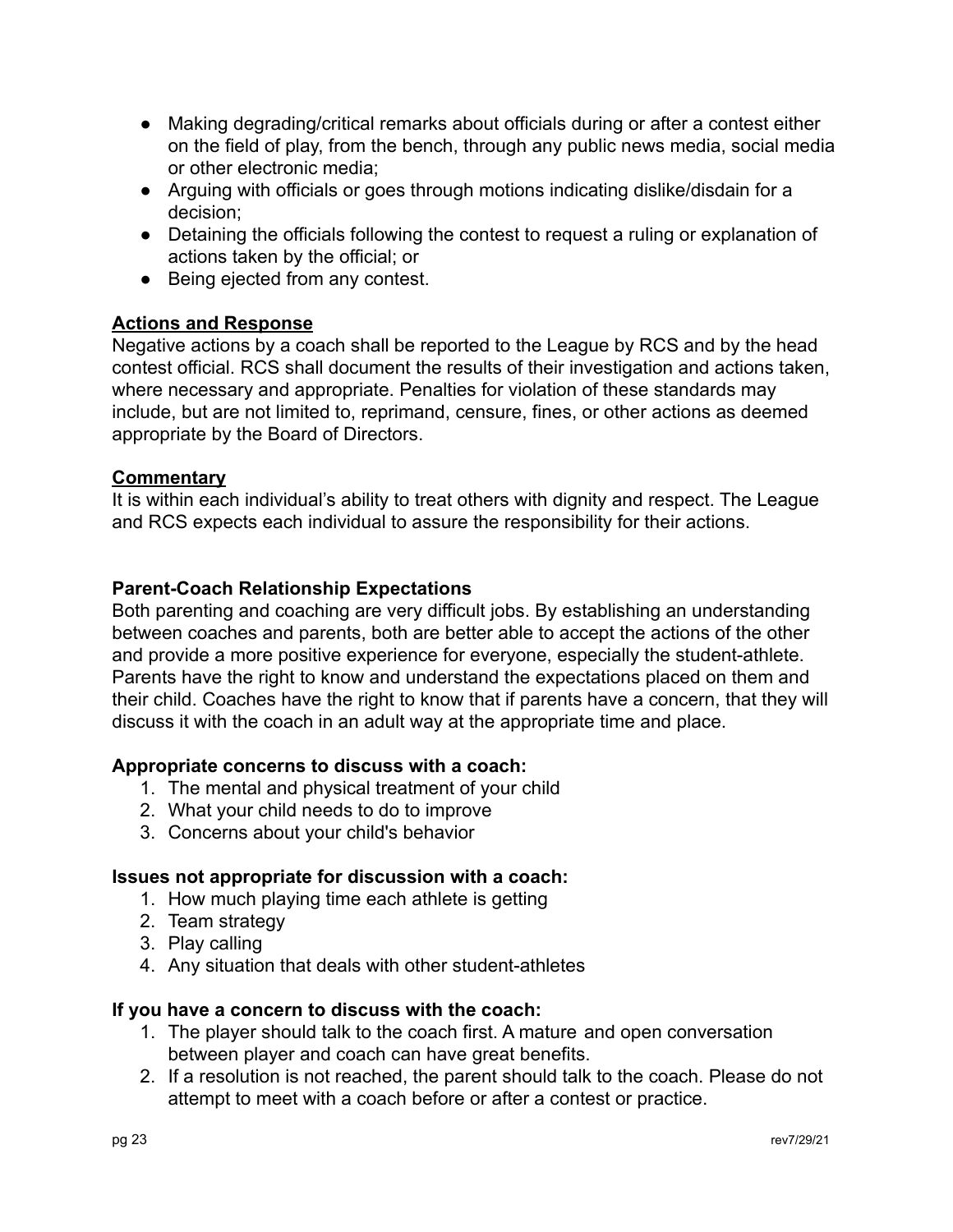- 3. Call and set up an appointment with the coach.
- 4. If the meeting with the coach does not resolve the concern, contact the Activities Director at 507-289-3991.

## **What parents should expect from our coaches:**

- 1. Reinforce and support the values taught in the home and by RCS
- 2. Emphasize the importance of academics
- 3. Treat players with respect
- 4. Keep in mind other activities when planning practices
- 5. Teach, enforce and model sportsmanship
- 6. Encourage athletes to participate in other sports and school activities
- 7. Respond within 24 hours to all reasonable questions
- 8. Play as many players as possible
- 9. Respect for family time

## **What RCS coaches expect from parents:**

- 1. Be supportive of coaches in discussions with players
- 2. Encourage student-athletes to be on time and do their best
- 3. Make sure students are on a healthy diet and getting proper rest
- 4. When contacting a coach do so at a reasonable time & situation
- 5. Realize positions on a team can't be bought in any way
- 6. Be willing to support the team with time and talent
- 7. Be supportive at games don't yell at the players even your own and let the coaches coach
- 8. Respect our opponents and the officials who work the games
- 9. Help your child learn that there are many roles on a team and that success means improvement with a positive attitude

#### **RCS in planning effort will try not to schedule events on the following dates:**

- 1. New Year's Day
- 2. Good Friday
- 3. Spring Break
- 4. Thanksgiving Day
- 5. Christmas Eve and Day
- 6. Election Days

**Inclement Weather:** Bad weather may cause the cancellation of practices or games. When school is in session, cancellations will be read over the intercom. The Rochester Catholic Schools website will also indicate any weather related cancellations of games. In the case of inclement weather we will work to create an indoor schedule so that all teams may have the opportunity to practice. Varsity teams will have first priority.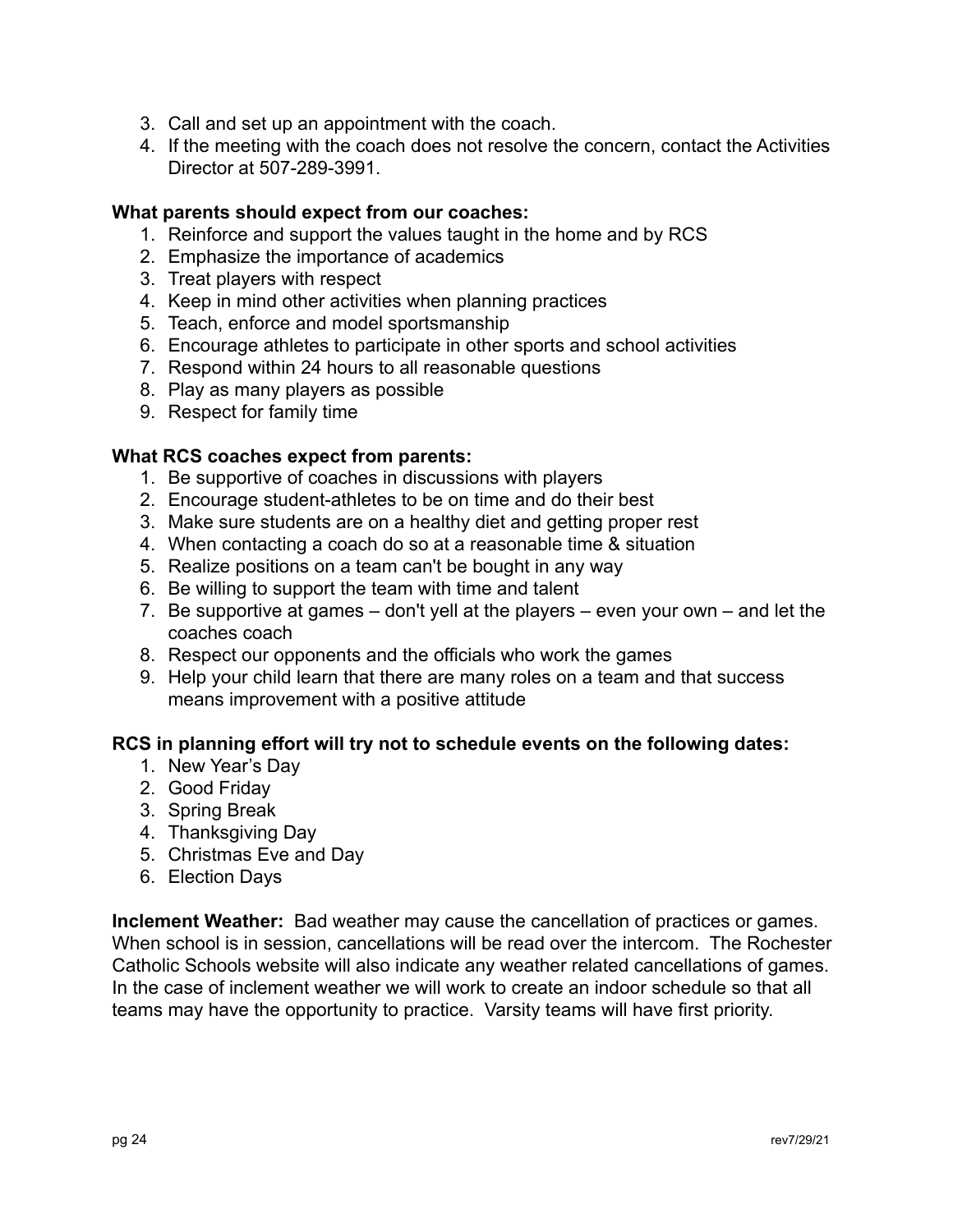#### **Athletic Insurance:**

All participants in athletics must have some type of family health/accident insurance coverage. Persons not covered under family insurance understand that there is no school insurance to provide protection to their child during any phase of his/her participation in athletics.

#### **Cellphone Privacy**

It is the practice of Rochester Catholic Schools to ensure the privacy of all individuals during the time they occupy locker room facilities at school and during school sponsored events. All cellphones are prohibited in any school locker room. If a cellphone is found the advisor/coach has the right to confiscate the phone. Taking compromising photos could result in disciplinary action.

#### **Transportation**

All students are required to ride the buses to and from all athletic/activities events and a departure from this requirement will release Rochester Catholic Schools from liability for any adverse results that may occur. Students **CANNOT** drive themselves to out of town school sponsored events. To request an exception, the Travel Release Form must be completed and approved by the Activities Director 48-hours prior to the event.

#### **Honesty Clause**

The student shall

- Be truthful
- Be forthcoming with information
- Be cooperative

If an administrator or activities director has a reasonable suspicion that a specific student may have violated the district's code of conduct, they may question that student about a possible violation. In responding to any such questioning about their personal actions, it is expected that the student shall answer truthfully. During the questioning process a student may not attempt to mislead or misrepresent themselves, which may impede the investigation. If a student's answer is subsequently found to be untrue, disciplinary action/penalty may be increased.

#### **Equipment**

Students are responsible for any uniforms and/or equipment issued to them. Each student is financially responsible for all lost, damaged (through negligence), or unreturned items issued by school officials in that student's name. Students will not be allowed to participate, practice, or compete in another sport/activity until they have returned or paid for all uniforms and equipment that was issued to them in a previous season.

#### **Non School Participation**

*During High School Season:*

• A student who is a member of a high school team may not participate as an individual competitor or as a member of a non-school team in the same sport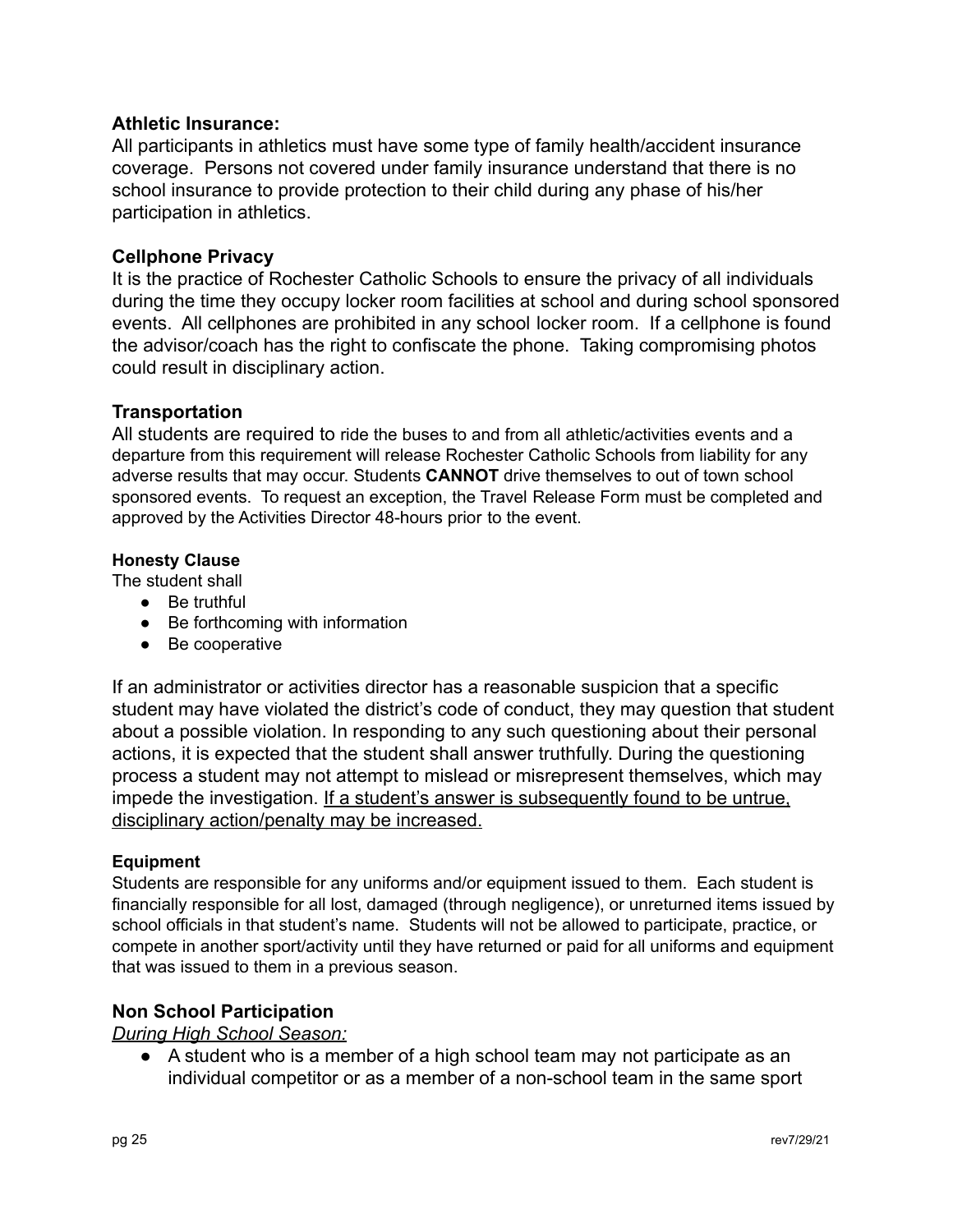during the high school season. Participation is defined as practice, training, scrimmaging, tryouts and competing.

#### *Exceptions:*

- Baseball, softball and skiing
- A student who is cut or who elects to drop from the squad shall be permitted to play on a non-school team in that sport.
- Non-school training during the high school season for athletes who qualify as individual competitors to the state tournament (Cross Country Running, Girls' Gymnastics, Golf, Skiing, Swimming, Synchronized Swimming, Tennis, Track and Field, and Wrestling)
	- Lessons/Training: During the League high school season athletes may take lessons from professionals and other non-school coaches without limit as to where, when or who may provide the training. Athletes may not miss a high school practice, game, or meet to take a lesson or train for a non-school event. Athletes may take lessons/train with a non-school team/club during the high school season in the same sport;
	- Competition: Athletes may compete in non-school events/competitions that do not match the events in which athletes currently compete in high school competition.
- Students who have been eliminated from further participation in a League tournament series may participate on a non-school team or as an individual competitor in that sport.
- A student may receive training through private lessons from a person who is not a salaried or non-salaried member of the student's sophomore, B-squad, junior varsity or varsity high school coaching staff in that sport.
- Fees for non-school coaching or training must be provided by the student or the student's parent(s) or guardian(s) unless approved by the Board of Directors.

#### *During the School Year, Prior To and Following the High School Sports Season:*

- A student may participate as an individual competitor or as a member of a non-school team provided that the student's participation is voluntary and not influenced or directed by a salaried or non-salaried member of the student's sophomore, B-squad, junior varsity or varsity high school coaching staff in that sport.
- Students may not use any type of high school uniform.
- A student may not receive coaching or training from a salaried or non-salaried member of the student's sophomore, B-squad, junior varsity or varsity high school coaching staff in that sport. Power skating and indoor soccer are included in this limitation.
- A student may receive coaching or training including private lessons from a person who is not a salaried or non-salaried member of the student's sophomore, B-squad, junior varsity or varsity high school coaching staff in that sport.
- Fees and expenses for non-school coaching, training or private lessons must be provided by the student or the student's parent(s) or guardian(s) unless approved by the Board of Directors.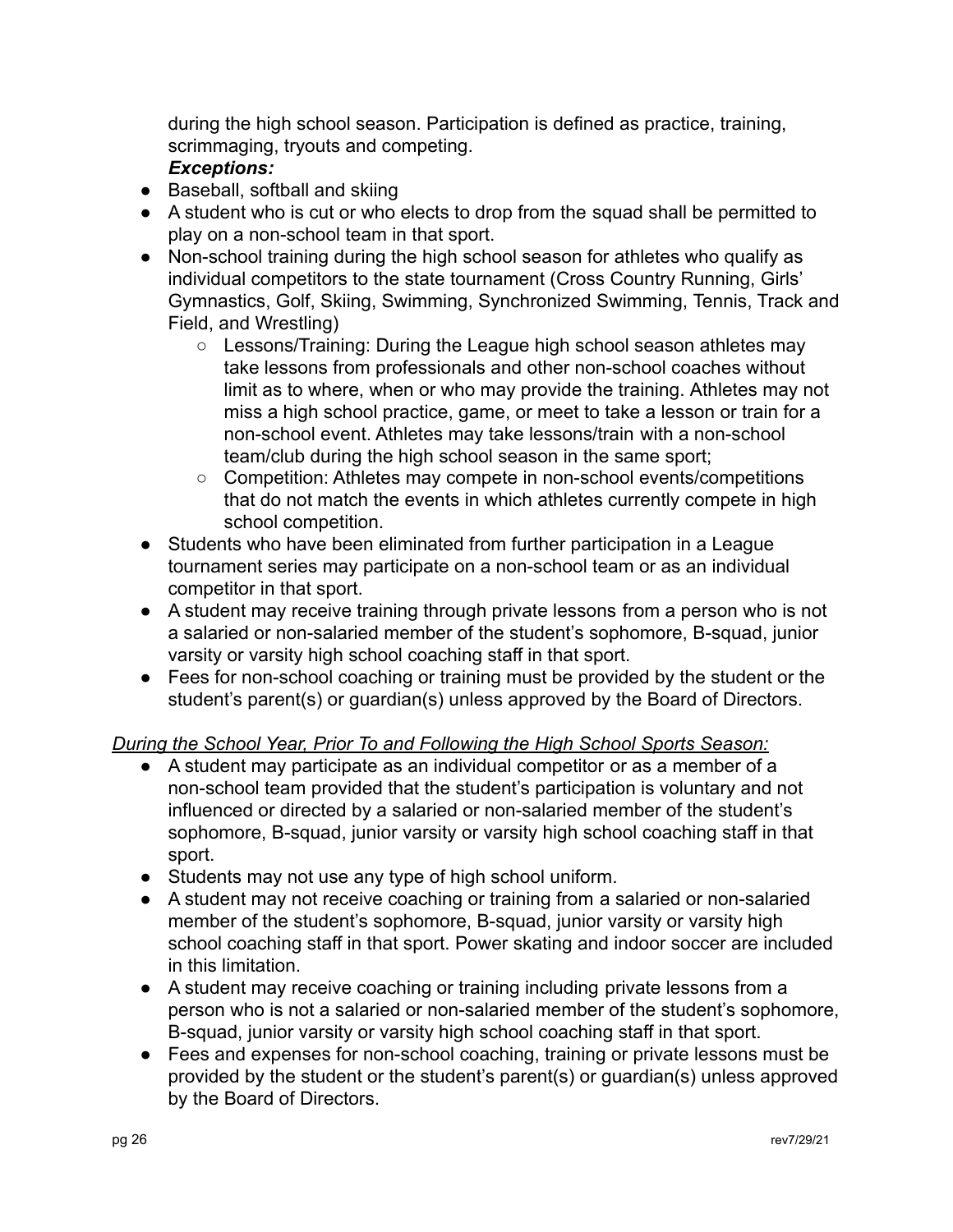- Participation in Captains Practice: Captains Practice is primarily for the purpose of physical conditioning organized and conducted by the students. Students may participate in Captains Practice provided that salaried or non-salaried school personnel are not involved in any capacity. It is the responsibility of school officials to become aware of the preseason activities in their school district and to ensure that the spirit and intent of the League rules are observed.
- Participation in Open Gym: Open gym refers to the use of school facilities for recreational activities. Students may participate in open gym if all of the following conditions are met:
	- The school facilities are available for students to participate in a number of activities.
	- The recreational activities are open to all students.
	- There is no coaching of the skills and techniques of activities provided in the school interscholastic athletic program.
	- There is no requirement for students to attend open gym activities as a prerequisite for membership on a high school team.

#### **College Signings**

Three times a year (December, February, April) Rochester Catholic Schools will hold a signing ceremony to honor those athletes that have signed to play athletics at the collegiate level. Signing ceremonies will recognize those athletes that are signing at the D1, D2, D3, NAIA.

#### **Rochester Catholic Schools Head Coaches Fall Sports Head Coaches**

Girls/Boys Cross Country - Pete Gilman [pgilman@rcsmn.org](mailto:pgilman@rcsmn.org) Boys Soccer - Sean Kane Girls Soccer – Sarah Groven [sgroven@rcsmn.org](mailto:sgroven@rcsmn.org) Football - Mike Kesler [coachkesler@rcsmn.org](mailto:coachkesler@rcsmn.org) Cheerleading – Elizabeth Harris [eaharris@rcsmn.org](mailto:eharris@rcsmn.org) Volleyball – Lauren Larson llarson [llarson@rcsmn.org](mailto:llarson@rcsmn.org) Girls Tennis - David Petengill davide 55@msn.com

## **Winter Sports Head Coaches**

Girls Basketball – Mark Kellen music mission [mkellen@rcsmn.org](mailto:mkellen@rcsmn.org) Boys Basketball - Eric Larson [elarson@rcsmn.org](mailto:elarson@rcsmn.org) Boys Hockey - Jeff True interest in the itrue@rcsmn.org

## **Spring Sports Head Coaches**

Girls Golf – Kevin Coughlin [kcoughlin@rcsmn.com](mailto:kcoughlin@rcsmn.org) Boys Golf - Jeff True in the state of the itrue@rcsmn.org Boys Tennis – Steve Tacl stack stack@racmn.com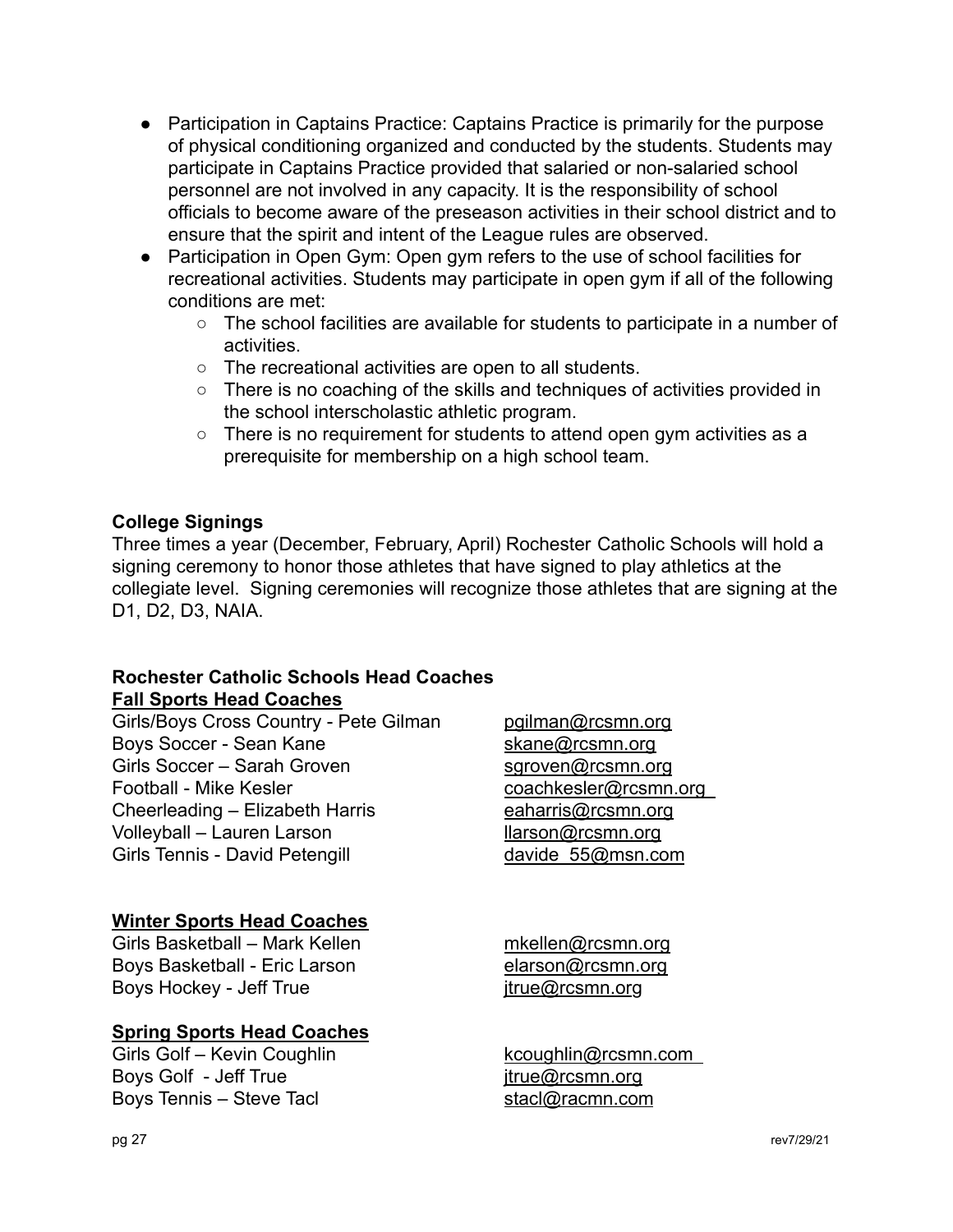Girls/Boys Track – Steve Strickland [sstrickland@rcsmn.org](mailto:sstrickland@rcsmn.org) Baseball - Dave Jenson dienson@rcsmn.org Softball - Becky Macken [bmacken@rcsmn.org](mailto:bmacken@rcsmn.org)

#### **MSHSL Co-op**

Wrestling (Byron) metallic example and the results of the results of the results of the results of the value of the results of the value of the value of the value of the value of the value of the value of the value of the Swimming/Diving (John Marshall) [pbachman@rcsmn.org](mailto:pbachman@rcsmn.org) LaCrosse (John Marshall)

#### **Clubs**

Boys Alpine Skiing - Craig VanOrt [cskibum55@aol.com](mailto:cskibum55@aol.com) Girls Alpine Skiing - Barb Soderberg [rhssst@hotmail.com](mailto:rhssst@hotmail.com) Figure Skating Bowling

#### **Extra-Curricular Activities**

Art Club - TBD Debate - TBD One Act Play - Ms. Pyfferoen must [mpyfferoen@rcsmn.org](mailto:mpyfferoen@rcsmn.org) Speech -Ms. Pyfferoen metal [mpyfferoen@rcsmn.org](mailto:mpyfferoen@rcsmn.org) Visual Arts - Ms. Forsthoffer in the state of iforsthoffer@rcsmn.org Marching Band - Mr. Scheller [ascheller@rcsmn.org](mailto:ascheller@rcsmn.org) Center Street Singers - Mr. Fourniea **productional production** [pfourniea@rcsmn.org](mailto:pfourniea@rcsmn.org) Mock Trial - TBD Cultural Exchange Club - TBD Hi-Lighters - Mr. O'Connell example and the deconnell gord and the Hi-Lighters - Mr. O'Connell Jazz Combo - Mr. O'Connell [goconnell@rcsmn.org](mailto:goconnell@rcsmn.org) Drama Club - TBD Lego Robotics - TBD Math League - Mr. Lacine metal mathematic metal mathematic metal metal metal metal metal metal metal metal met Science Club - TBD Chess Club - Mr. Hanson **zhanson zhanson zhanson zhanson zhanson zhanson zhanson zhanson zhanson zhanson zhanson zhanson zhanson zhanson zhanson zhanson zhanson zhanson zhanson zhanson** Gaming Club - TBD SADD/CAM - Ms. Pannell metal [mpannell@rcsmn.org](mailto:mpannell@rcsmn.org) Winter Drumline - Mr. Scheller [ascheller@rcsmn.org](mailto:ascheller@rcsmn.org) World Language Club - TBD

#### **Varsity Lettering**

Varsity Lettering criteria is established by each individual coach/director for their respective sport/activity. The athlete must be in good standing academically. Any athlete receiving a MSHSL and/or school violation during the season will be ineligible to receive a varsity letter during that season.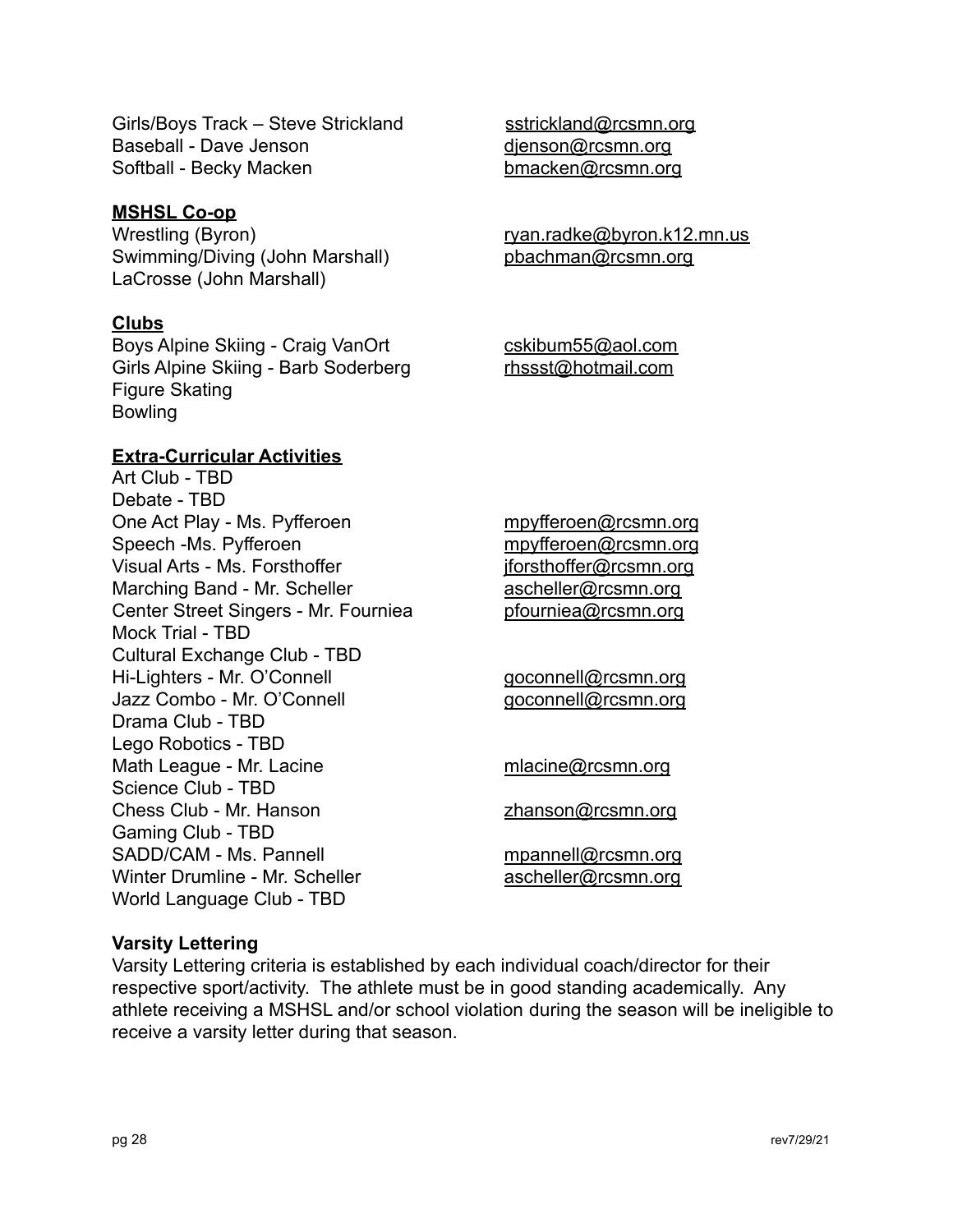## **RCS Annual Student-Athlete Awards**

The Activities Department each year gives the following awards to student athletes. The Activities Director, along with input from the head coaches, makes the selections for the awards.

- 1. John Mason Award Male Scholar Athlete
- 2. Ann Krebsbach Award Female Scholar Athlete
- 3. Francis McGovern Award Most Dedicated Athlete

## **RCS Annual Student Fine Arts Awards**

The Activities Department each year gives the following awards to students who participate in Fine Arts. The Activities Director, along with input from the Band and Choir Directors, makes the selections for the awards.

- 1. Music Student of the year
- 2. The Director's Award for Band
- 3. The Director's Award for Chorus
- 4. Gene Eiden Jazz Award
- 5. Kayla Koranda Music Award
- 6. Minnesota Music Educators Association All State

#### **Funding**

Athletics and Activities are funded from the school budget and the activities department budget. The school budget pays coaches salaries. The activities budget is funded from gate receipts, activities fees, concessions, and fundraisers and pays for equipment, uniforms, transportation, officials, and awards.

#### **Social Media Policy**

Rochester Catholic Schools ("RCS") use its official websites and social media network accounts to: conduct its business and ministries, promote its activities and advance student learning. The following is RCS' Social Media Policy. The absence of, or lack of explicit reference to a specific website, blog or social media networks does not limit the extent of the application of this policy. Where no explicit guidelines exist or no general principles seem to apply, employees should (i) use their professional judgment, (ii) take the most prudent action possible, and (iii) consult with administration if uncertain.

## **Social Media General Principles (applicable to the entire RCS community)**

These social media principles apply to all online and mobile platforms for sharing content and information, whether controlled by RCS or hosted by others, in which members of the RCS community engage in discussions or activities relating to RCS.

- All RCS branded social media accounts (pages, groups, etc.) must be administered by the RCS Department of Advancement.
- All use of social media must reflect the Christian ethics, values and teachings consistent with the mission and goals of RCS and the Roman Catholic Church.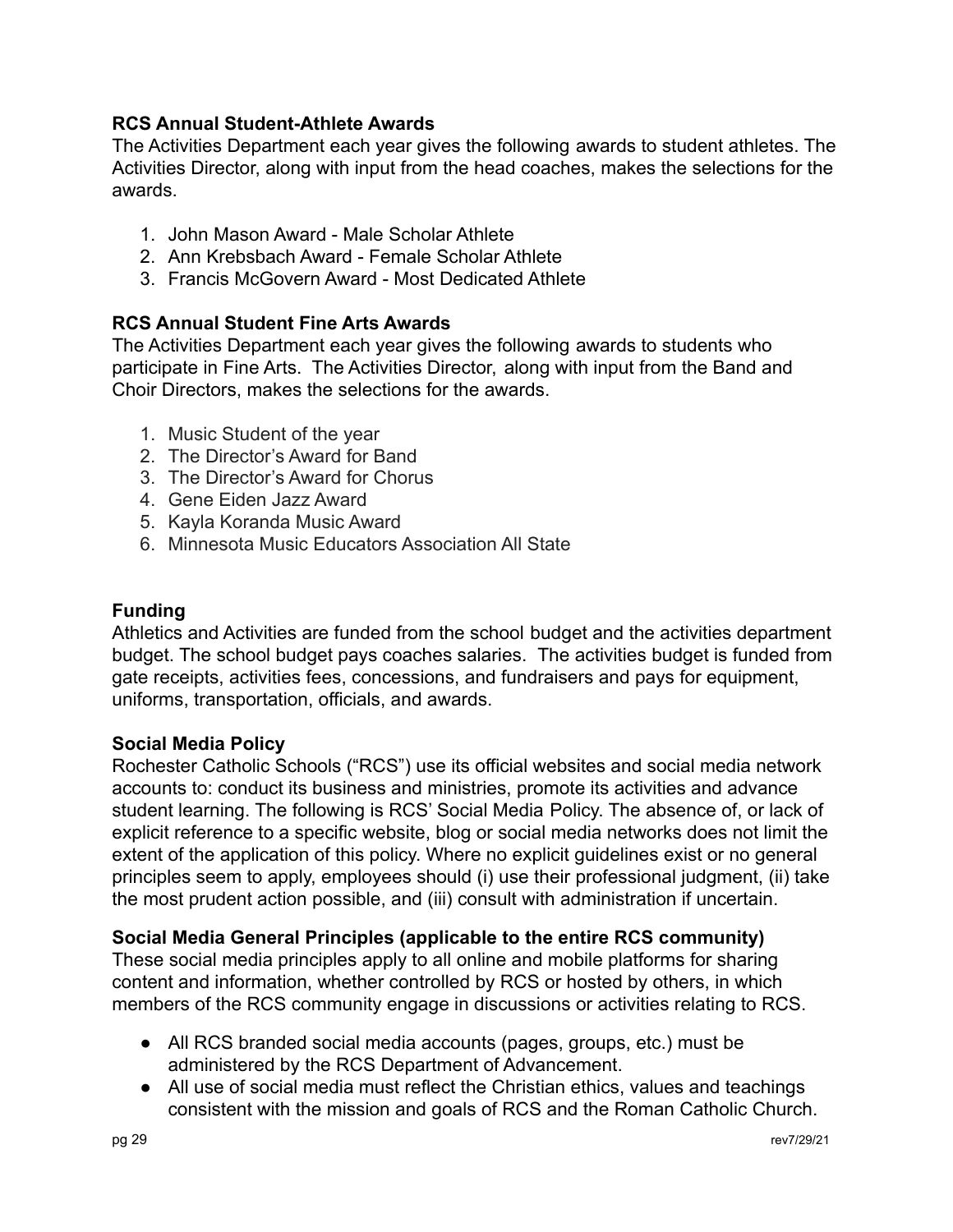- All use must be appropriate for promoting RCS' activities or enabling and advancing student learning and will treat all people with dignity and respect.
- Any person, organization, or group wishing to use any Rochester Catholic Schools name, logo, mascot, or school seal on a social media account must obtain written consent from the RCS Director of Schools or RCS Marketing and Communication Specialist. RCS reserves the right to withdraw such consent at any time and demand that its logos and images be removed from any website, blog or social media page or account that is deemed by RCS, in its sole discretion, to be inappropriate, and/or inconsistent with the mission of RCS and/or the Church.
- Under no circumstances should a blog or social media post disclose private information about students, other individuals, organizations, or groups. '

Inappropriate use will not be tolerated and may result in removal of posts, account suspension, account removal, or other appropriate legal remedy. Illegal activity will result in law enforcement notification, if necessary. RCS reserves the right to pursue any claims it may have at law or in equity due to violations of this policy.

## **Branding Guidelines**

Most simply put, a brand guide is a document that is set up to govern how a brand is communicated and visually represented. This is important because consistent brands have more impact on their users. Such brands are stronger, more user friendly, more valuable, and oftentimes, more credible.

A brand guide's main strength allows for multiple individuals to create marketing and design materials that look as though they were produced by one voice and vision. Rules are laid out so the subjective elements of design are removed, and an in-depth brand personality has been created to ensure all who work on this brand are invested in and dedicated to the well-being of this brand.

## **The Fight Song**

Onward Lourdes, Onward Lourdes Step up get in line Put the ball across the goal line Scores light up each time DO RAH RAH Onward Lourdes, Onward Lourdes Fight'em for your fame, Fight Eagles, fight And we will win this game! E-A-G-L-E-S Lourdes Eagles, Lourdes Eagles, Lourdes Eagles  $L-H-S$ **GO EAGLES!!!**